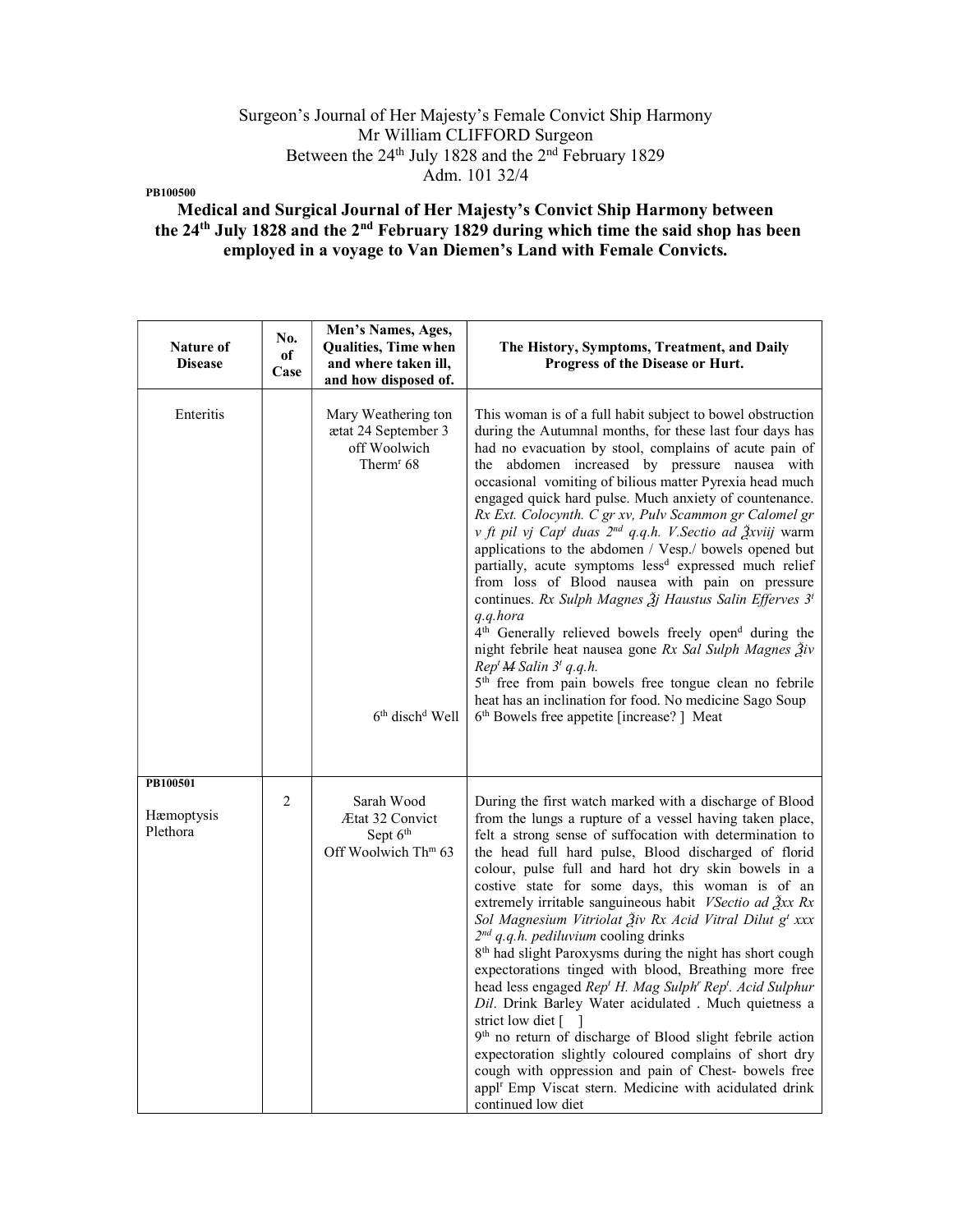|                                 |   | 13 <sup>th</sup> Disch <sup>d</sup> Well                                                                                                        | 19th complaints confined to slight cough no appearance of<br>Blood in expectoration – free from febrile heat – pulse<br>regular chest slightly affected - appetite returned -<br>acidulated drinks continued - Soup<br>11 <sup>th</sup> doing well but slight cough continues as yesterday<br>12 <sup>th</sup> Walking about the Hospital no cough or<br>expectoration -states in health. No medicine.                                                                                                                                                                                                                                                                                                                                                                                                                                                                                                                                                                                                                                                                                                                                                                                                                                                                                                                                                                                                                                                                                                                                                                               |
|---------------------------------|---|-------------------------------------------------------------------------------------------------------------------------------------------------|--------------------------------------------------------------------------------------------------------------------------------------------------------------------------------------------------------------------------------------------------------------------------------------------------------------------------------------------------------------------------------------------------------------------------------------------------------------------------------------------------------------------------------------------------------------------------------------------------------------------------------------------------------------------------------------------------------------------------------------------------------------------------------------------------------------------------------------------------------------------------------------------------------------------------------------------------------------------------------------------------------------------------------------------------------------------------------------------------------------------------------------------------------------------------------------------------------------------------------------------------------------------------------------------------------------------------------------------------------------------------------------------------------------------------------------------------------------------------------------------------------------------------------------------------------------------------------------|
| Synocha                         | 3 | Elsa Chelow<br><b>Etat 23 convict</b><br>12 <sup>th</sup> off Woolwich<br>Ther <sup>m</sup> $65$<br>15 <sup>th</sup> disch <sup>d</sup> Well    | This woman is of a full habit attack <sup>d</sup> with nausea<br>[Vening] pain on pressure over the Region of the<br>stomach febrile heat quick hard pulse loaded Tongue<br>Much oppression These symptoms preceded by costive<br>state of Bowels for some days -which appears to bring on<br>all from change of diet of gaol allowance to that of ship's<br>proportion producing<br>Inflammatory<br>increase<br>an<br>disposition. <i>VSectio ad Ѯxviij Rx Infus f. c [Linn?]. c</i><br>Magnes Vitriolat Živ (3) Bol Cal Scammon<br>13 <sup>th</sup> nearly [ ] Relief experienced from the loss of Blood<br>Bowels freely open <sup>d</sup> has slight febrile heat with thirst<br>pulse soft slightly accelerated free from pain on pressure<br>Rept. Sal Sulphr Magnesia<br>14 <sup>th</sup> free from pain or febrile action has a inclination for<br>food bowels free - no medicine low diet continued<br>$15th$ Well allow <sup>d</sup> to go on deck & join her mess.                                                                                                                                                                                                                                                                                                                                                                                                                                                                                                                                                                                                        |
| Hepatitis<br>Acutas<br>PB100502 | 4 | Jane McMaster<br>Ætas 21 convict at Sea<br>Sept <sup>r</sup> 24 <sup>th</sup> Therm <sup>r</sup> 66<br>Disch <sup>d</sup> Well 30 <sup>th</sup> | Full habit subject to obstruction of Bowels with Biliary<br>obstruction under Medical Treatment for similar Illness<br>while in $\text{gaoI}$ – complains this morning of acute pain of<br>the right side increas <sup>d</sup> by pressure extending to the chest,<br>Breathing laborious, made to lie on her side abdomen<br>much distended, has had no evacuation by stool for three<br>days has occasional vomiting hard full pulse loaded<br>tongue febrile heat Head engaged – <i>VSect ad <math>\frac{3}{2}</math>xviij</i> – $Rx$<br>Ext Colocynth comp gr xv. Hydrarg Submuriat gr v ft<br>pilul S.Sumend. Infus Sennæ c Sulph. Magnes. Živ<br>fomentations to the abdomen - Vesp <sup>r</sup> Much relieved of<br>pain of side loss of Blood has had no evacuation by stool,<br>nausea with vomiting contain <sup>d</sup> – Rept pil cathart Habiat<br><i>Enema purgans 3<sup>tis</sup> q.q.hora</i> Warm Bath<br>25 <sup>th</sup><br>Bowels freely opened, but slight pain of side<br>distension and pain of abdomen gone nausea continuing<br>her mouth affected tongue load Rx Sol Mag Vitr Žxv<br>a Saline draught every third hour in [art?] of<br>effervescing, strict low diet<br>26th Bowels free Tongue cleaner slight pain of side head<br>less engaged slight nausea pulse little quick - $Rept$ .<br>Haust. Efferves. 4tis q,q,h,<br>27 <sup>th</sup> in a state of convalescence free from pain of side<br>tongue clean. Secretions natural feels an inclination for<br>food Soup for Dinner<br>29 <sup>th</sup> Bowels slow Sulphat magnesia 3fs<br>30 - Well |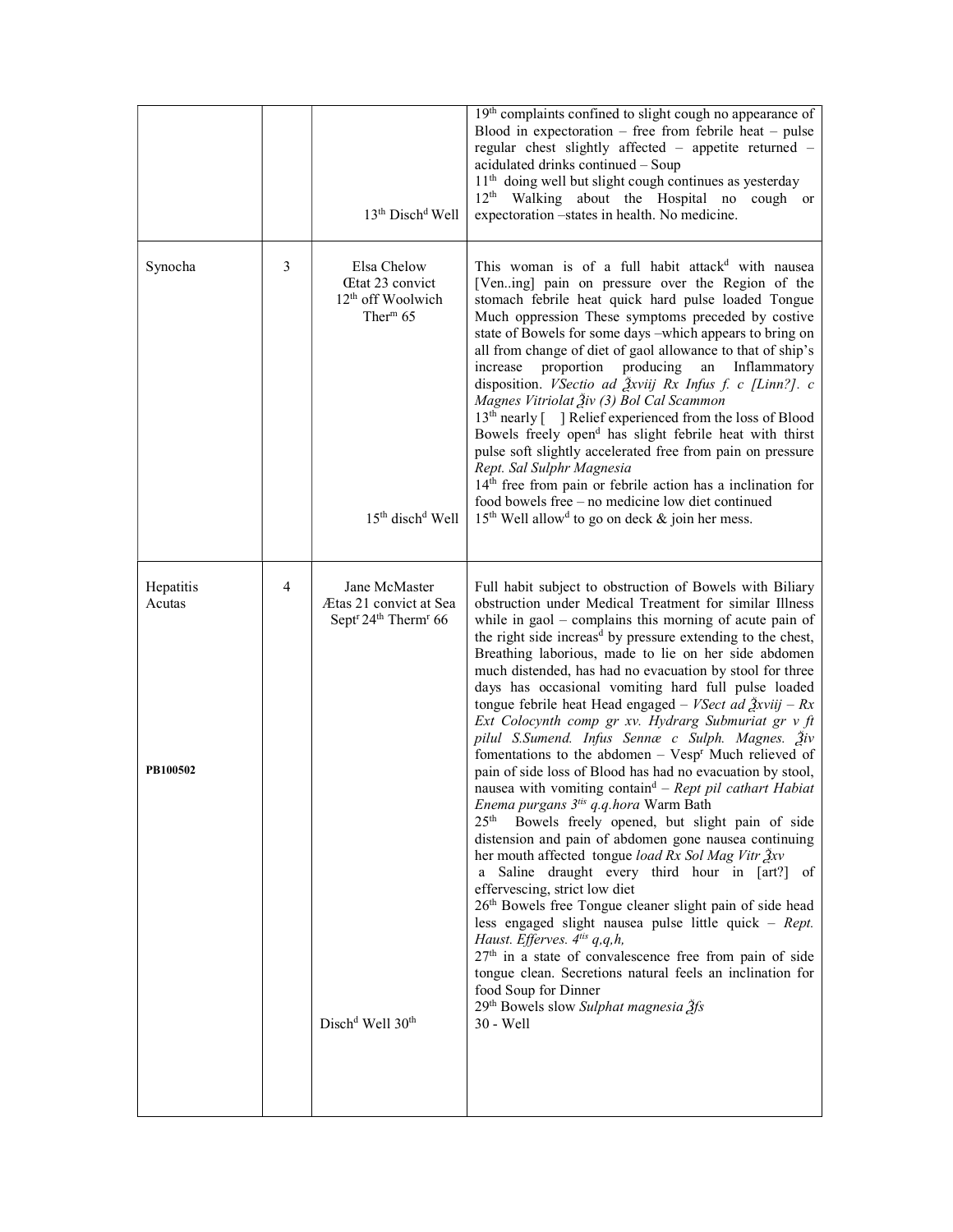| Atrophy<br>Gonorrhea   | 5           | Josh Neill<br>Convict's child<br>atat 10 months<br>at Sea 20 <sup>th</sup> September<br>Therm <sup>r</sup> 68<br>Died at 4 P.M.                                                                 | This child for some time had lax bowels enlargement of<br>the Mesenteric gland, mother a bad nurse, it is much<br>emaciated. Rx Mist. Cretæ c Confect [Opii?] $3^{rd}$ q.q.<br>hora Warm Bath flannel Roller to the Body arrow Root<br>21 <sup>st</sup> Symptoms as yesterday Cont. Med.<br>23 <sup>rd</sup> purging with Debility increas <sup>d</sup> . Medin. Cont.<br>24 <sup>th</sup> Debility rapidly increasing Stools more constant,<br>Medicine continued<br>25 <sup>th</sup> Infant lying Syngultis cold extremities<br>Vesp. Died at 4 P.M.                                                                                                                                                                                                                                                                                                                                            |
|------------------------|-------------|-------------------------------------------------------------------------------------------------------------------------------------------------------------------------------------------------|---------------------------------------------------------------------------------------------------------------------------------------------------------------------------------------------------------------------------------------------------------------------------------------------------------------------------------------------------------------------------------------------------------------------------------------------------------------------------------------------------------------------------------------------------------------------------------------------------------------------------------------------------------------------------------------------------------------------------------------------------------------------------------------------------------------------------------------------------------------------------------------------------|
| Pneumonia              | 6           | Mary Boswell<br>21 Convict Sept 30th<br>at Sea<br>25 <sup>th</sup> Disch <sup>d</sup> from Hosp                                                                                                 | This girl is of Sanguineous habit subject to Pneumonia<br>says she has been repeatedly bled and Blist <sup>d</sup> for<br>Symptoms similar to what she now complains of has<br>acute pain of Chest Pyrexia Determination to the<br>chest/head inability to lie on her side flush <sup>d</sup> face pulse<br>100 hard hot dry skin Bowels irregular - V Sectio ad $\frac{3}{2}xx$<br>appl Emp Vesicat Rx Sol Sulphat. Magnesia Živ Sal Ant<br>Tart Žij Vesp.<br>22 Generally reliev <sup>d</sup> of acute symptoms loss of blood<br>gave immediate relief has cough slight pain of chest or<br>head skin moist expectorates freely Rx Mist. Nitras 3ij<br>3tis q.q.h. acidulated Barley water for drink<br>23 chest reliev <sup>d</sup> - bowels slow has inclination for food<br>Rept. Sol Mag Vitriolat Soup<br>24 <sup>th</sup> strength with appetite return <sup>d</sup> - Disch <sup>d</sup> |
| Cholera Morbus         | 7           | Eliz <sup>th</sup> Smith<br>20 years Con <sup>t</sup> 15 <sup>th</sup> Oct <sup>r</sup><br>Lat 32.11 Long <sup>t</sup> 17.37<br>Therm <sup>r</sup> -68<br>6 <sup>th</sup> Dec <sup>r</sup> Well | Complains of pain over region of the stomach with<br>vomiting of Bilious matter much distension of the<br>abdomen frequent small pulse cold perspirations great<br>anxiety with spasmodic constrictions of the muscles of<br>extremities – originating from inordinate secretion of Bile<br>& costive state of Bowels Rx Bal Cal gr viij Warm<br>fomentations to region of the Stomach Rx T. Opii $gtt$ 40<br>Tinct Cinnam gr fs [H.] Vesp <sup>r</sup> . Less vomiting purging of<br>Bilious matter appears generally relieved - warm<br>applications to the stomach cont <sup>d</sup> – Rx opium gr j drink<br>gruel & ginger<br>29 <sup>th</sup><br>complains simply of debility no vomiting or<br>purging Tongue clean no febrile symptoms wishes for<br>food Soup or Sugar                                                                                                                   |
| Dysenteria<br>PB100503 | $\,$ 8 $\,$ | Rhonda Higgins<br>34 æt. Free woman<br>2 <sup>nd</sup> Oct <sup>r</sup> Lat 27.30<br>Long <sup>t</sup> $18.57$<br>Therm <sup><math>r</math></sup> 67                                            | This woman is of a thin relax <sup>d</sup> habit has had many<br>children - has for three days lax stools pain of abdomen<br>flatulence tenesmus much debility with thirst febrile heat<br>quick <sup>d</sup> pulse tongue loaded discharge fetid with indurated<br>fæces – flannel Roller app <sup>1</sup> to the abdomen Warm bath<br>sago Drink<br>Rx Calomel gr ij opium Cal gr fs ft pil bis die sum <sup>d</sup><br>3 <sup>rd</sup> had many stools during the night discharge mix <sup>d</sup> with<br>Blood much debilitation Rept. Pil Rice water for Drink<br>Sago $-4$ <sup>th</sup> purging continues stools not so fetid or often<br>pulse contained Sago Rice Water pres <sup>d</sup> Soup 5 stools less<br>frequent Slept much better during the night skin not so                                                                                                                 |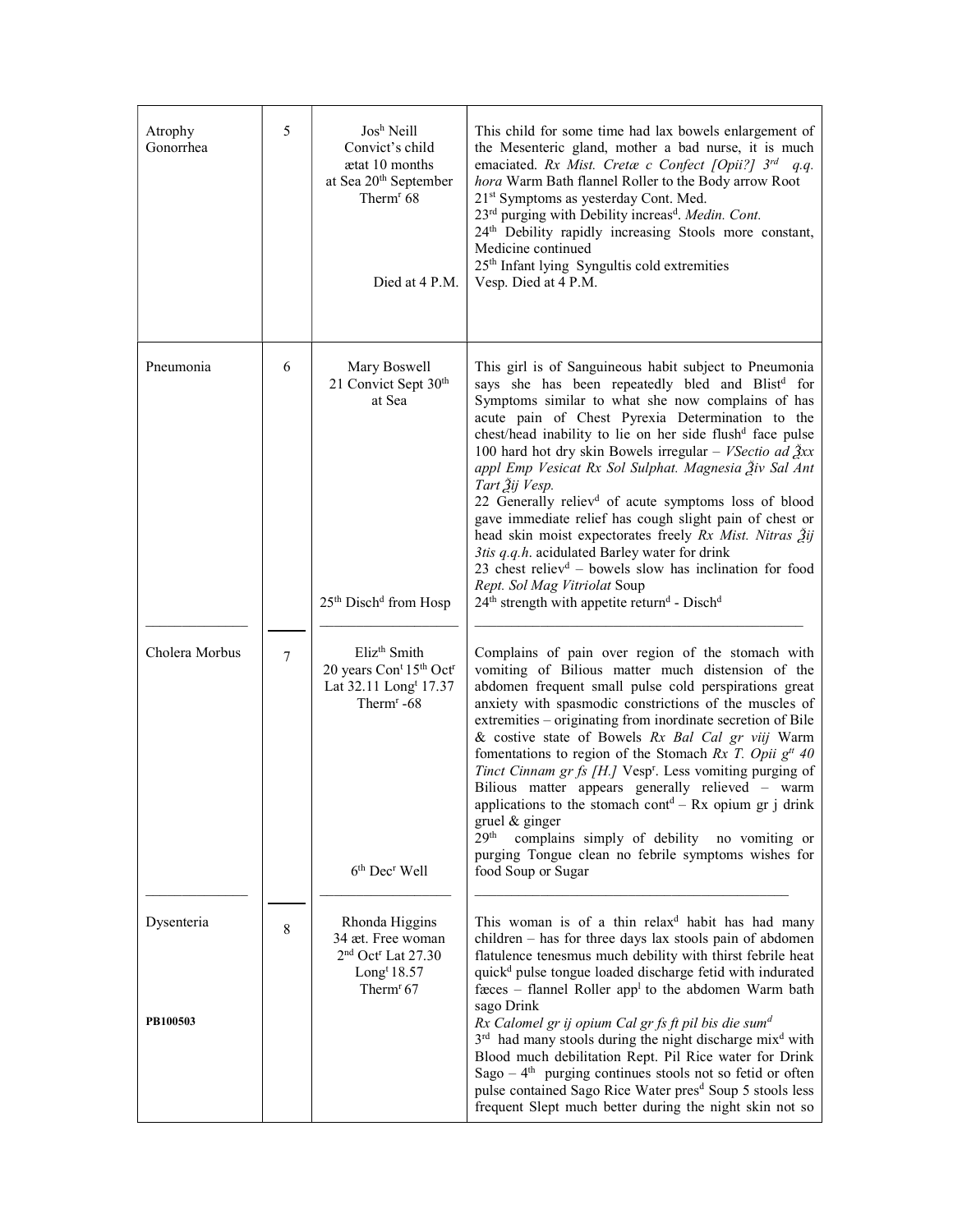|                     |    | 12 Disch <sup>d</sup> well                                                                                                                                       | dry no blood discharg <sup>d</sup> mouth affected from the medicine<br>- Hab'. Pil gr ij e op. hora somni 6 <sup>th</sup> Mouth much<br>affected, Ptyalism produced two evacuations during the<br>night - no pain or Tenesmus Calomel omit <sup>r</sup> - Haustus<br><i>opiate h.s.</i> - $7th$ much Ptyalism stools natural strength<br>improves – takes Soup, Sago with wine – the good effects<br>of giving the calomel with opium[to] her so as to produce<br>a Ptyalism as soon as possible is seen $-$ she continues to<br>recover her strength when her mouth was well from the<br>effects of the medicine, sent to her mess                                                                                                                                                                                                                                                                                                                                                                                                                                                                                                                                                                                                       |
|---------------------|----|------------------------------------------------------------------------------------------------------------------------------------------------------------------|-------------------------------------------------------------------------------------------------------------------------------------------------------------------------------------------------------------------------------------------------------------------------------------------------------------------------------------------------------------------------------------------------------------------------------------------------------------------------------------------------------------------------------------------------------------------------------------------------------------------------------------------------------------------------------------------------------------------------------------------------------------------------------------------------------------------------------------------------------------------------------------------------------------------------------------------------------------------------------------------------------------------------------------------------------------------------------------------------------------------------------------------------------------------------------------------------------------------------------------------|
| Constipatio         | 9  | Jane McMaster<br>Sept 29 Convict Oct <sup>r</sup> 6 <sup>th</sup><br>Lat 21.9gN Long <sup>d</sup> 20<br>Ther. 76<br>Disch <sup>d</sup> from Hosp 8 <sup>th</sup> | This woman who was disch <sup>d</sup> from the Sick list, Treated<br>for hepatitis with constipation complains this morning of<br>costive state of Bowels for some days has vomiting acute<br>pain along the course of the colon much increased by<br>pressure occasionally unable to bear the Paroxysm of<br>pain. There is much swelling of the stomach & abdomen<br>load <sup>d</sup> Tongue Thirst febrile heat quick hard pulse. On<br>enquiry it appears this person had been repeatedly under<br>medical Treatment in the Hospital at Glasgow for similar<br>attacks – Bled to 18 oz <i>Bal Cal. Sumend.</i> $4^{th}$ s q.q.h.<br>Enema purgans [vi] hot fomentations.<br>22 <sup>nd</sup> Bowels freely opened during night - acute<br>symptoms less <sup>d</sup> Haust. Sulph <sup>t</sup> Magnesium 23 <sup>rd</sup> Slight<br>febrile excitement bowels free $-H$ Sal Efferves $4^{t}$ is q.q.h<br>24 <sup>th</sup> doing well bowels free no pain of side or febrile heat<br>desire for food - Soup Tea 27th Well                                                                                                                                                                                                             |
| Ulcus               | 10 | Eliz <sup>th</sup> Daly<br>Æt 21 convict 21-9 Lat<br>L 20-40 N Oct <sup>r</sup> $6th$<br>Ther <sup>r</sup> 70<br>Disc <sup>d</sup> well 22 <sup>nd</sup>         | This girl has an unhealthy ulcer with highly inflam <sup>d</sup> eyes<br>two inches in length situated on the [smooth?] and<br>interior part of the left leg there is the marks of<br>cicatrisation of an old ulcer she is of a full habit Appl.<br>circative Sinap. - Solutio Saturni – M purgans, confin <sup>d</sup><br>her to an horizontal position the leg supportd with a long<br>roller – cold sedative applications increas <sup>d</sup> proportion of<br>lemon juice and sugar water Preserv <sup>d</sup> Soups Rice & flour<br>diet<br>7 <sup>th</sup> ulcer looks more healthy surrounding integuments less<br>inf <sup>d</sup> action dressings with Sedative applications Rx. Pil<br>Calomel gr ij<br>8 <sup>th</sup> Slight in[f]lammation of ulcer<br>9th doing well - Appl. Emp adhesive Rept. Haustus<br>purgans<br>10 <sup>th</sup> the adhesive straps have flatten <sup>d</sup> the edges of ulcer<br>much Repeat with cold app <sup>r</sup><br>$11th$ Ulcer much contract <sup>d</sup> – looks healthy little discharge<br>$12th$ doing well $13th$ nearly heal <sup>d</sup> $18th - 20$<br>cicatriz <sup>d</sup> - the effects of the Horizontal position and<br>adhesive dressings with bandaging rather pleasing |
| Synocha<br>PB100504 | 11 | Mary Ann Keiff<br>$\text{Et}$ at 19 C – 10 Oct <sup>r</sup><br>Lat 15.24 Lon <sup>d</sup> 21<br>Off Isle St Jago<br>Ther 78                                      | Is of a full sanguineous habit Bowels in costive state for<br>some days complains of pain of head loss strength and<br>appetite much oppression of chest much determination to<br>head Eyes vessels of Turgid pulse 100 full loaded Tongue<br>surface dry & hot these symptoms appear to originate<br>from costive and increased temperature The Thermom. at                                                                                                                                                                                                                                                                                                                                                                                                                                                                                                                                                                                                                                                                                                                                                                                                                                                                              |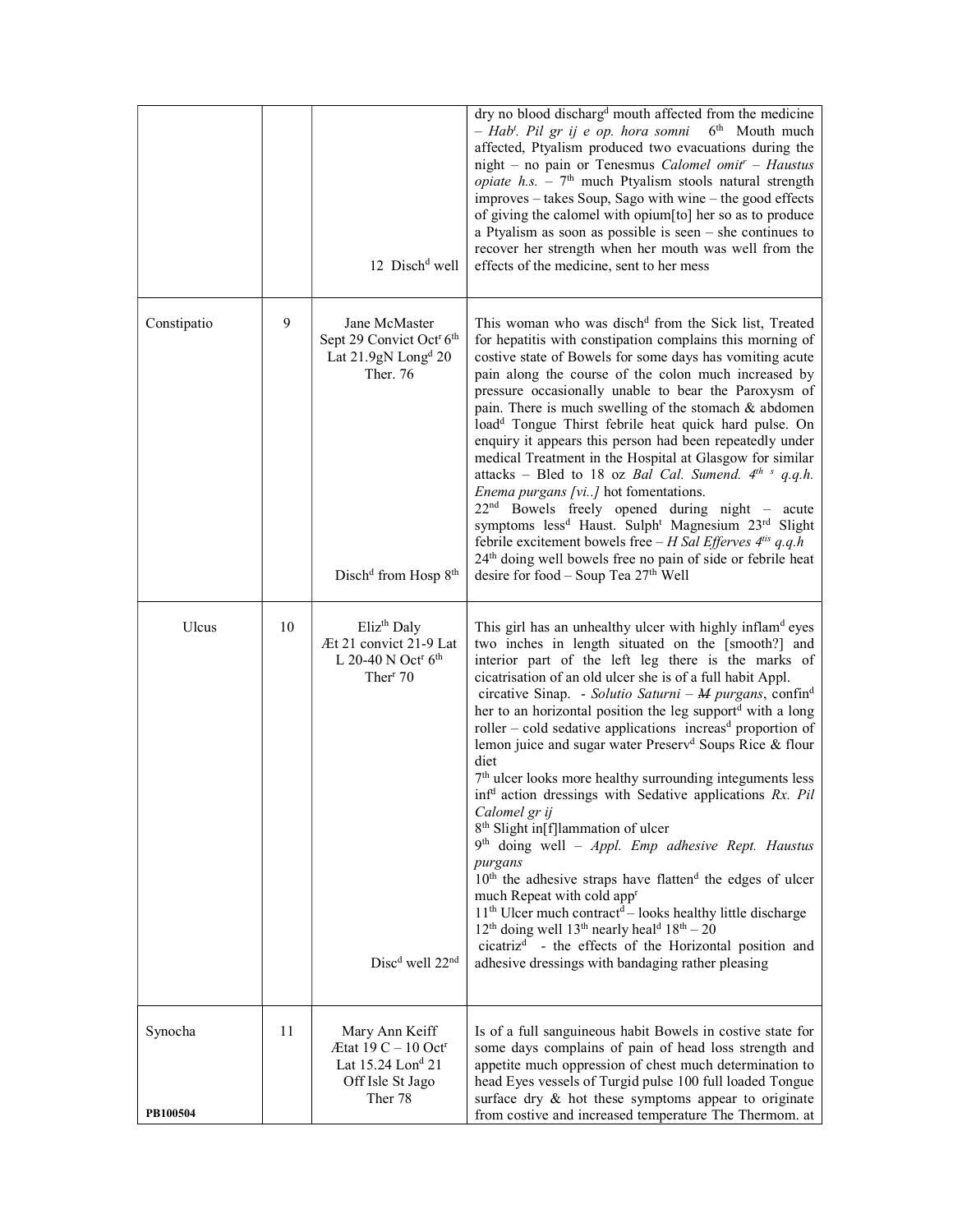|                       |    | Well 12 <sup>th</sup>                                                                                                                                                          | 80 VSect ad $\frac{3}{2}xx$ Rx Hydrg Submur gr Jalap gr xx ft<br>Bolus st sumend– Haustus Salin febr Živ 4 <sup>tis</sup> q., q.h.<br>11 <sup>th</sup> Immediate and viable effects produced from the<br>action evacuations - mainly a convalescent head but<br>slightly engaged bowels fully opened but little heat of<br>skin or quickening of pulse <i>febrifuga</i> mixture with<br>Purging draught – low diet quietness – $12th$ [strength?]<br>with appetite returning free from febrile action no<br>medicine Soup lemonade dr 12 <sup>th</sup> Well disch <sup>d</sup> .                                                                                                                                                                                                                                                                                                                                                                                                                                                                                                                                                                                                                                                                                                                                                                                                                                                                                                |
|-----------------------|----|--------------------------------------------------------------------------------------------------------------------------------------------------------------------------------|---------------------------------------------------------------------------------------------------------------------------------------------------------------------------------------------------------------------------------------------------------------------------------------------------------------------------------------------------------------------------------------------------------------------------------------------------------------------------------------------------------------------------------------------------------------------------------------------------------------------------------------------------------------------------------------------------------------------------------------------------------------------------------------------------------------------------------------------------------------------------------------------------------------------------------------------------------------------------------------------------------------------------------------------------------------------------------------------------------------------------------------------------------------------------------------------------------------------------------------------------------------------------------------------------------------------------------------------------------------------------------------------------------------------------------------------------------------------------------|
| Ulcus                 | 12 | Jane Devereux<br>Æt. 44 $Cont$ . 16 <sup>th</sup> Oct <sup>r</sup><br>Off Isle of St Jago<br>Th. 79<br>$24th$ Well                                                             | This woman is of a thin irritate constitution from an<br>unhealthy ulcer one inch in size on the middle anterior<br>part of the right leg there is much active inflammation of<br>the surrounding integuments. She states it is an old<br>cicatrised ulcer broke out afresh having confined her to a<br>recumbent position appl. the cold Saturnine application<br>with simple dressing. Supported by long Bandages.<br>Rx Sol Sulph Magnes Živ increas <sup>d</sup> proportion lemon juice<br>with sugar diet pres <sup>d</sup> soup 2<br>16 <sup>th</sup> ulcer has still an unhealthy appearance. there is less<br>increas <sup>d</sup> action of surrounding parts feels less pain or<br>irritability app <sup>1</sup> and dressings continued Soup lemon Juice<br>with Sugar<br>17 <sup>th</sup> ulcer looks more healthy but little inflam <sup>d</sup><br>18 <sup>th</sup> contracting healthy in appearance cont. Pres<br>$19th$ contracting fast – app <sup>1</sup> Empl adhesive $20th$ conr <sup>t</sup> fast –<br>case <i>curatio</i> 21 mainly cicatrised 24 <sup>th</sup> Well                                                                                                                                                                                                                                                                                                                                                                                    |
| Atrophy<br>Dysenteria | 13 | Eliz <sup>th</sup> Ransley<br>18 months child of<br>M Ransley free woman<br>$10th$ Oct <sup>r</sup><br>Isle St Jago Th 80<br>Died at 4 PM<br>Oct <sup>r</sup> 18 <sup>th</sup> | This child has not had good health since embark <sup>d</sup> mother<br>states that she has been frequently ill from a swelling of<br>the belly with occasional purging requiring the<br>attendance of her Village Dispensary the abdomen is<br>swell <sup>d</sup> with evident enlargement and induration to the feel<br>of the mesenteric glands much debility atrophy loss of<br>appetite has repeatd foetid lax stools tenesmus pain with<br>Tormina – the first effort to determine to the surface –<br>Warm Bath, Morning & Evening absorbent mixture with<br>opium Rx Pulv.Mur Hydr gr vi opium Calat gr ifs ft<br>pilulas six cup <sup>t</sup> j N. [mane ] arrow root astringent<br>enemas - flannel roller to the abdomen<br>14th Stools frequent during night Evacuations fetid<br>principally mucus with blood debility increasing<br>astringent mixture c pil Colo Warm Bath - arrow root<br>Sago etc<br>15 <sup>th</sup> stools [] much fetor mucus with blood considerable<br>febrile heat thirst much pain felt on pressure of abdomen<br>has lost all inclination for food will not take arrow root<br>17 <sup>th</sup> stools more frequent no sleep Tongue load <sup>d</sup> with a<br>Black crustation unable to take nourishment discharge<br>Blood with mucus great debility<br>18th debility increas <sup>d</sup> - Syngultis vessel of Eye dilated<br>cold sweat on extremities. Mucus discharge increased<br>Vesp <sup>r</sup> / died at 4 o'clock P.M. |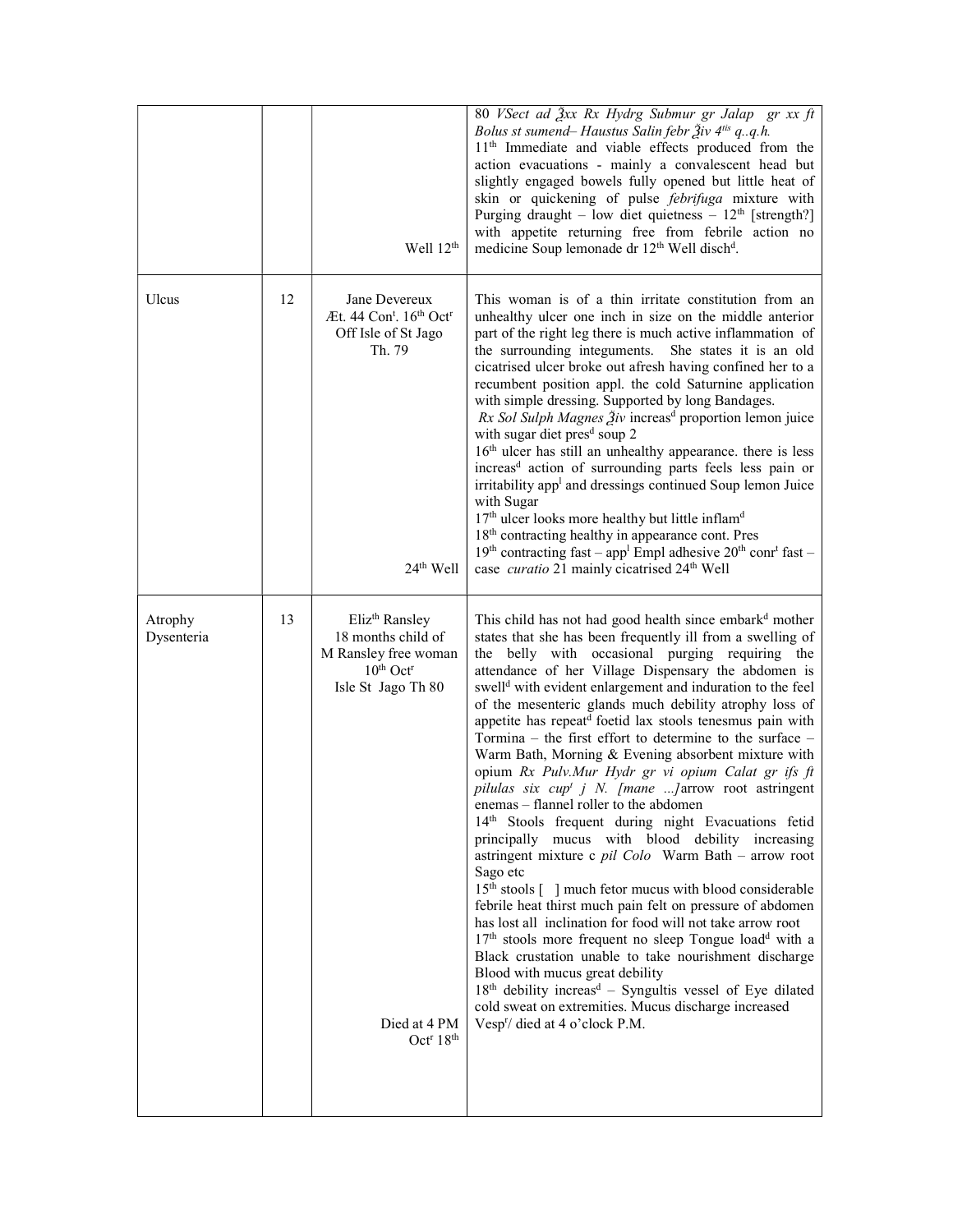| Synocha<br>PB100505 | 14 | Ann Smith<br>Æt. 21 convict<br>Oct <sup>r</sup> 24 <sup>th</sup> Lat 5-2<br>Long 21-5.0 Th 86<br>29 <sup>th</sup> Well   | Complains of pain with much determination to the head -<br>face flushed eyes - [Frized?] breathing opp <sup>d</sup> full hard<br>quick pulse hot dry skin loaded Tongue costive state of<br>bowels for many days a VSect ad $\frac{3}{2}xx$ Bol Col c Jalap Sal<br>Mag. Vitr Živ (cooling drink)<br>Oct <sup>r</sup> 25 <sup>th</sup> febrile action generally less Instant relief<br>experienced from the loss of Blood bowels freely opened<br>& head relieved pulse more soft less [requir <sup>d?]</sup> surface<br>dispos <sup>d</sup> to become moist Rx Haustus Sol Antim Tart.<br>Nitraspotass $\tilde{Z}$ ij 4tis q.q.hora cooling drink low diet 26 <sup>th</sup><br>slight febrile action bowels open slight thirst head<br>slightly engaged [.]<br>27 <sup>th</sup> a convalescent no medicine Soup Rice etc<br>$28th$ able to                                                                                                                                                                                                                                                                                                                                                                                                                                                                                                                                                                                                                                                                                                                                    |
|---------------------|----|--------------------------------------------------------------------------------------------------------------------------|-------------------------------------------------------------------------------------------------------------------------------------------------------------------------------------------------------------------------------------------------------------------------------------------------------------------------------------------------------------------------------------------------------------------------------------------------------------------------------------------------------------------------------------------------------------------------------------------------------------------------------------------------------------------------------------------------------------------------------------------------------------------------------------------------------------------------------------------------------------------------------------------------------------------------------------------------------------------------------------------------------------------------------------------------------------------------------------------------------------------------------------------------------------------------------------------------------------------------------------------------------------------------------------------------------------------------------------------------------------------------------------------------------------------------------------------------------------------------------------------------------------------------------------------------------------------------------|
| Hepatitis chronic   | 15 | Mr W. Brown<br>$At. 46$ D.A.C. Gen <sup>1</sup><br>Octr 23rd Lat 7-44<br>Th. 78<br>2 <sup>nd</sup> Nov <sup>r</sup> Well | This officers constitution has suffered much from service<br>in Portugal Subject to Hepatic attacks had had much<br>Mercury bowels occasionally obstinately costive he now<br>labours under considerable debility has dyspeptic<br>Symptoms loss of appetite flatulence sense of fullness of<br>the stomach – obtuse pain of the Region of the [bowels?]<br>legs swell Topor with low spirits $-Rx M$ pil Hydrarg gr<br>v N.M. Infus fol Sennæ c Sulph Magn oz ? fom[at]ion to<br>the girt flannel Roller pres <sup>d</sup> Soup - Barley water<br>acidulated with Nitrate of potass<br>$24th$ much reliev <sup>d</sup> blue pill contin <sup>d</sup> – with an addition of<br>pil Scillæ Ziij friction to extremities nourishing soup<br>small proportions of wine<br>25 <sup>th</sup> evacuations by stool more natural secretion of urine<br>increased – swelling of legs reduced – slight dull pain of<br>side continues spirits improved app <sup>te</sup> good flannel Roller<br>for the abdomen Medicine Cont. Frictions & takes Soup<br>Wine and animal food.<br>26 <sup>th</sup> Mouth slightly affect <sup>d</sup> as yesterday 27 <sup>th</sup> doing well<br>mouth - sore omit pil Hydrarg cont' pil Scillæ<br>$29th$ appears in general improv <sup>d</sup> – no pain of side able to<br>walk spirits better appetite good mouth not so much<br>affected urine increas <sup>d</sup> Soup $-30th$ doing well<br>$Novr$ – health generally improved – able to take more<br>exercise on deck bowels free no medicine nourishing<br>Diet in a state of Convalescence |
| Ophthalmia          | 16 | Sarah Pierce<br>Æt. 40 free woman<br>24th Oct <sup>r</sup> L.13 L21<br>Thermometer 82                                    | This woman of Delicate constitution rather irritable a<br>habit has been subject to active inflammation of her Eyes<br>- there is much swelling of the Torsis Vessels the<br>conjunctiva larger protuberant left very great effusion of<br>being unable to look at the rings of light from extreme<br>shows great irritability febrile heat quick hard pulse thirst<br>with rigors head engag <sup>d</sup> open <sup>d</sup> the Temporal artery took<br>12 oz of Blood Rx Bal Jalap Cal Scam - low diet<br>sedature applicator to the Eyes Much quietness low diet<br>$-$ indolentia<br>24 <sup>th</sup> Swelling of Eyes has increased pain with<br>Inflammation of globe and membranes slept little from<br>pain unable to bear the light discharge purulent feels in<br>that the globe of the Eye too large – Eyelid much swell <sup>d</sup> –                                                                                                                                                                                                                                                                                                                                                                                                                                                                                                                                                                                                                                                                                                                            |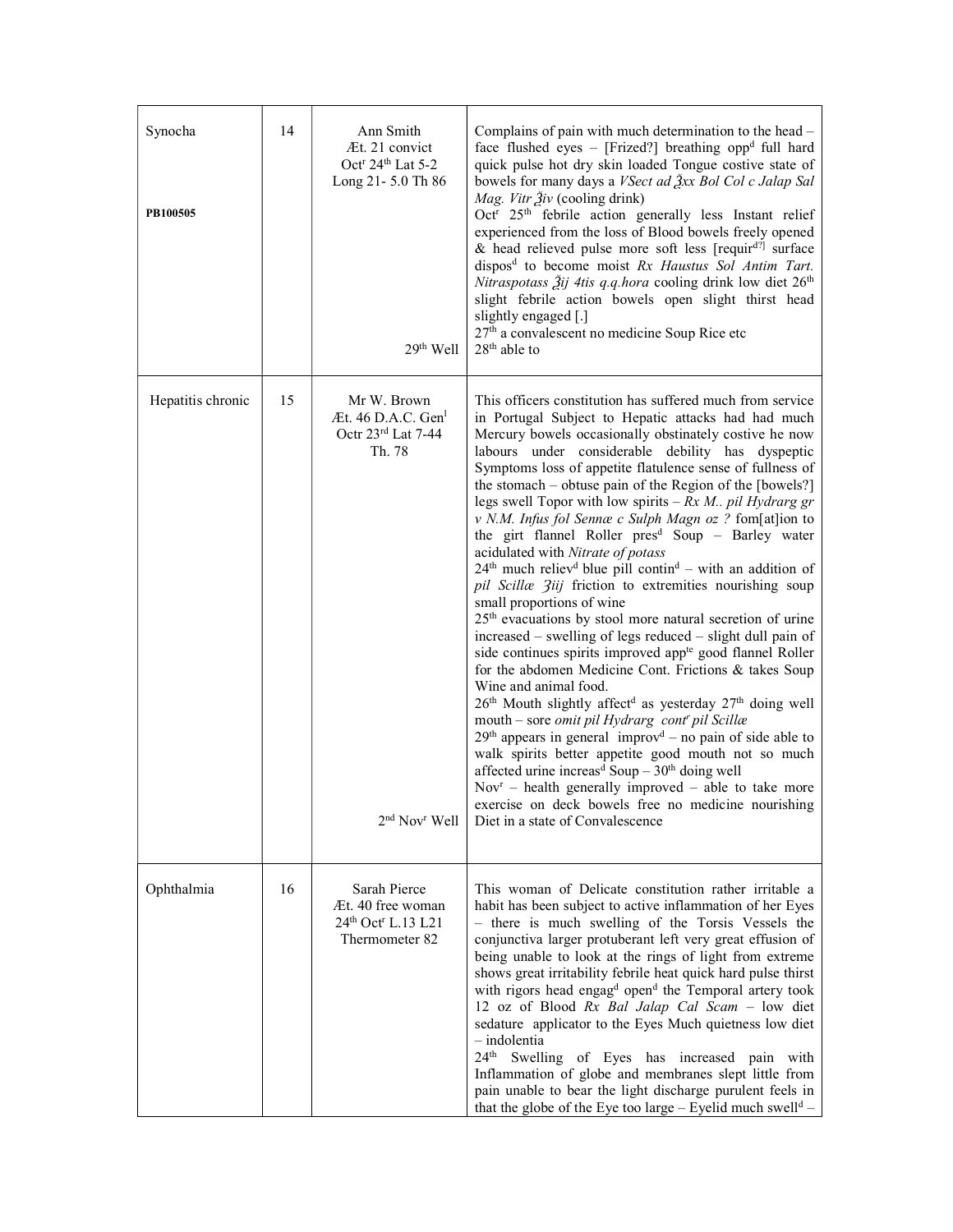| PB100506                    |    |                                                                                                                                                                            | febrile heat as yesterday $-Appl$ Emp Visicat nuch. Rept.<br>Haustus cathart – Statim appl <sup>tur</sup> con <sup>d</sup> Pediluva<br>25 <sup>th</sup> Inflammation still active slept little bowels free much<br>irritability complains of shooting pain the globe of the<br>Eyes Discharge increas <sup>d</sup> swelling as yesterday inject <sup>d</sup><br>between the Eyelids – warm fomentations $27th$ there is<br>extreme active inflammation on examination this does<br>not appear to yield to the Depleting [ system??] Rx Pil.<br>gr ii Submuriat Hydrarg n. m. $-20th$ slight alteration in<br>Symptoms the bitter pain not so acute not so much fever<br>or Irritability - fomentations Pills contin <sup>d</sup> - a bit of lint<br>introduced between the lid to absorb the discharge<br>$30th$ Integuments of the Eyes not so much swell <sup>d</sup> – on<br>examination vessels extremely turgid - Iris much inflam <sup>d</sup><br>costive as yesterday<br>31 <sup>st</sup> a visible improvement- discharge less -slept better<br>less pain Eyes look better - as yesterday fomenting With<br>pills contin <sup>d</sup> – Nov <sup>r</sup> 1 <sup>st</sup> slept well less discharge mouth<br>affect <sup>d</sup> - vessels of Eyes not so loaded can bear the light<br>with less inconvenience on[e] pill at bedtime that<br>fomentations continued.<br>2 <sup>nd</sup> doing well Swelling and inflammation of Eyes and<br>membranes going down fast mouth much affected,<br>considerable Ptyalism pills omit <sup>d</sup> Fomentations continued<br>3 <sup>rd</sup> doing well bowels slow<br>Rx Sal Sulph Magnes $\tilde{A}$ iv 4 <sup>th</sup> doing well but little<br>inflammation can bear the light Mouth sore no medicine<br>Warm fomentations continued 5 <sup>th</sup> doing well increas <sup>d</sup><br>action and feelings of the vessels disappearing fast -<br>Mouth continues sore Bowels open fomentations cond |
|-----------------------------|----|----------------------------------------------------------------------------------------------------------------------------------------------------------------------------|----------------------------------------------------------------------------------------------------------------------------------------------------------------------------------------------------------------------------------------------------------------------------------------------------------------------------------------------------------------------------------------------------------------------------------------------------------------------------------------------------------------------------------------------------------------------------------------------------------------------------------------------------------------------------------------------------------------------------------------------------------------------------------------------------------------------------------------------------------------------------------------------------------------------------------------------------------------------------------------------------------------------------------------------------------------------------------------------------------------------------------------------------------------------------------------------------------------------------------------------------------------------------------------------------------------------------------------------------------------------------------------------------------------------------------------------------------------------------------------------------------------------------------------------------------------------------------------------------------------------------------------------------------------------------------------------------------------------------------------------------------------------------------------------------------------------------------------------------------------------------------------------------------------------------------------------------------|
|                             |    | Nov $r$ 12 <sup>th</sup> Well                                                                                                                                              | [ ] but little Inflm<br>8 <sup>th</sup> Eyes free from diseas <sup>d</sup> action 12 <sup>th</sup> Well.                                                                                                                                                                                                                                                                                                                                                                                                                                                                                                                                                                                                                                                                                                                                                                                                                                                                                                                                                                                                                                                                                                                                                                                                                                                                                                                                                                                                                                                                                                                                                                                                                                                                                                                                                                                                                                                 |
| Prolapsus Uteri<br>Debility | 17 | Sarah Hill Con <sup>t</sup> .<br>Æt. 48 Lat 3.24<br>In Long 28.S<br>Thermom <sup>or</sup> 70<br>Oct <sup>r</sup> 27 <sup>th</sup><br>Nov <sup>r</sup> 6 <sup>th</sup> Well | This woman is a thin delicate habit she is much<br>debilitated which describes increasing daily complains of<br>pain of back $\&$ loins dislikes to motion – she has Partial<br>Prolapsus Uteri unable to eat her provisions – Sleep much<br>impair <sup>d</sup> – a flannel Roller to the abdomen Rx. Dicutio<br>Cinchona $\tilde{A}$ ij Acid Dilut gr xx 3tis q.q.h - half pint Port<br>Wine Soups with Pres <sup>d</sup> Meat - Horizontal Posture<br>28 <sup>th</sup> Much improved Bark & Wine continued<br>29 <sup>th</sup> doing well slight pain of loins, eats well<br>30 <sup>th</sup> strength and appetite improved as before<br>31st walking[about hospital and Deck Wine bark & diet<br>continued pressure of Bandage contin <sup>d</sup> with [Wine?] etc<br>on the sixth of November quite recovered.                                                                                                                                                                                                                                                                                                                                                                                                                                                                                                                                                                                                                                                                                                                                                                                                                                                                                                                                                                                                                                                                                                                                    |
| <b>Atrophy Debility</b>     | 18 | Rhonda Higgins<br>Aged 36 free woman<br>In Lat = $3.24$ Long 28<br>Oct <sup>r</sup> 27 <sup>th</sup><br>Ther 78                                                            | Owing to the change of Provisions from what she has<br>been accustomed to Particularly that of Milk and<br>vegetables part of her food feels the privation of much<br>there appears evident atrophy debility the will to exert<br>herself loss of sleep debilitating [stints? ] unable to eat<br>her Provisions has pain of chest. With florid tongue =<br>always of a delicate habit, this case originating from<br>ships Provisions Procur <sup>d</sup> her some fresh meat with<br>vegetables from the Capt <sup>n</sup> Table. Hospital Soup with<br>Wine The Decoction of Bark with quassiæ                                                                                                                                                                                                                                                                                                                                                                                                                                                                                                                                                                                                                                                                                                                                                                                                                                                                                                                                                                                                                                                                                                                                                                                                                                                                                                                                                         |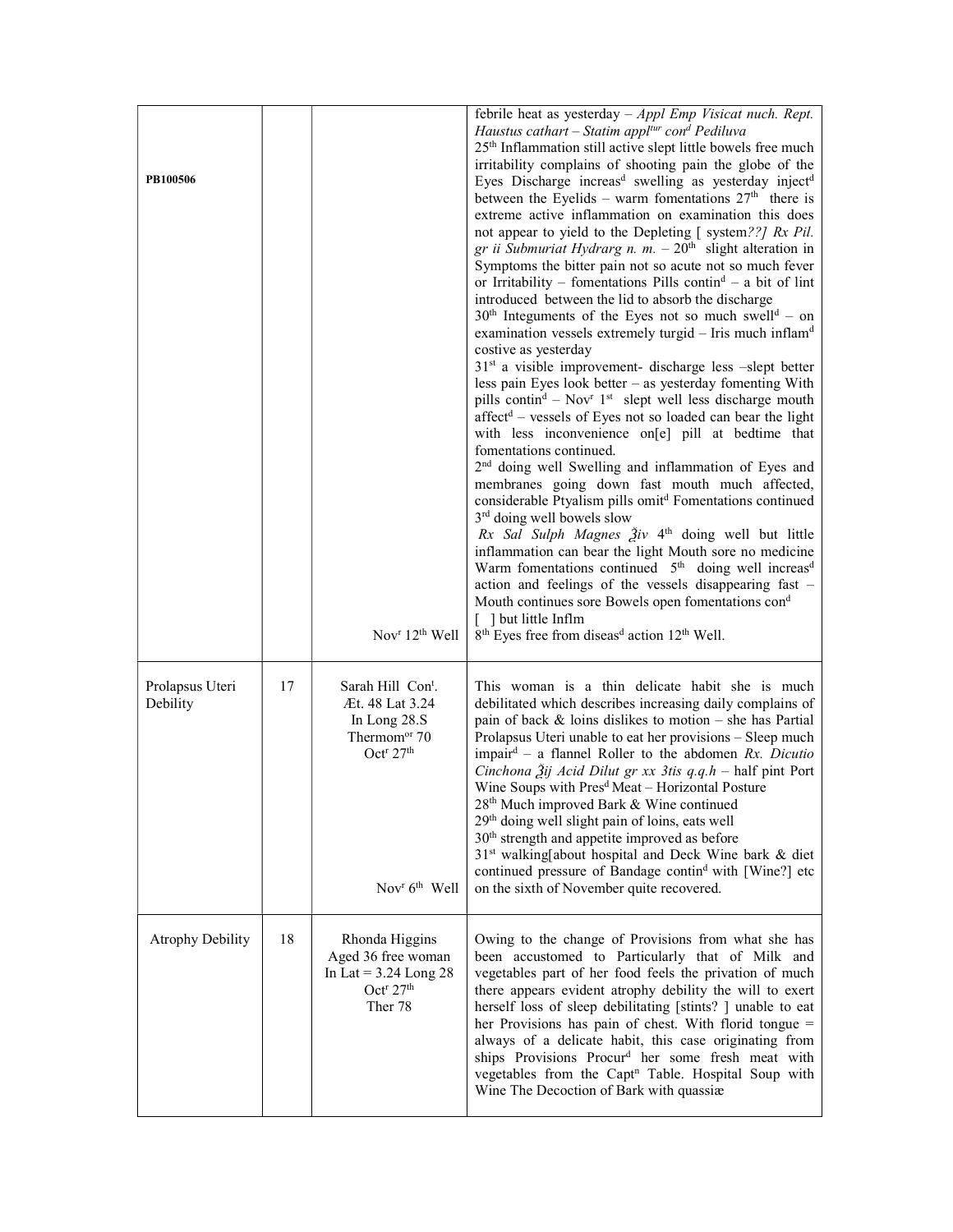|                           |    | Nov $6th$ well                                                                                                                                  | 29 <sup>th</sup> evident alteration for better sleeps - app <sup>t</sup> [improvd?]<br>nourishing diet bark & wine contin <sup>d</sup> 21 <sup>st</sup> Strength improv <sup>d</sup><br>no Debility drinks cont <sup>d</sup> her wine Well<br>6 <sup>th</sup> now to her quarter recovered.                                                                                                                                                                                                                                                                                                                                                                                                                                                                                                                                                                                                                                                                                                                                                                                                                                                                                                                                                                                                                                                                                                                                                                                                                                                                                                                                                                                                                                                                                                                                                                                                                                                                                                                                                                                                                                                                                                                                                                                                                                                                                                                                                                                                                                                                                                                                                                                                                                                                 |
|---------------------------|----|-------------------------------------------------------------------------------------------------------------------------------------------------|-------------------------------------------------------------------------------------------------------------------------------------------------------------------------------------------------------------------------------------------------------------------------------------------------------------------------------------------------------------------------------------------------------------------------------------------------------------------------------------------------------------------------------------------------------------------------------------------------------------------------------------------------------------------------------------------------------------------------------------------------------------------------------------------------------------------------------------------------------------------------------------------------------------------------------------------------------------------------------------------------------------------------------------------------------------------------------------------------------------------------------------------------------------------------------------------------------------------------------------------------------------------------------------------------------------------------------------------------------------------------------------------------------------------------------------------------------------------------------------------------------------------------------------------------------------------------------------------------------------------------------------------------------------------------------------------------------------------------------------------------------------------------------------------------------------------------------------------------------------------------------------------------------------------------------------------------------------------------------------------------------------------------------------------------------------------------------------------------------------------------------------------------------------------------------------------------------------------------------------------------------------------------------------------------------------------------------------------------------------------------------------------------------------------------------------------------------------------------------------------------------------------------------------------------------------------------------------------------------------------------------------------------------------------------------------------------------------------------------------------------------------|
| PB100507<br>Abscess acute | 19 | Catherine Collins<br>Conv <sup>t</sup> æt 19 m<br>Lat 3.24 Lon <sup>t</sup> 28<br>Oct <sup>r</sup> 28 <sup>th</sup> Therm 78<br>$12th$ Nov Well | This girl is of an extremely irritable habit of body Prior to<br>her being embark <sup>d</sup> While at Newgate gaol had been<br>confined and Treat <sup>d</sup> in hospital for Syphilis complains of<br>acute pain over the glutic muscles increased by the<br>slightest pressure there appears slight enlargement says<br>she has experienced some pain for some days but did not<br>Report herself in Hospital – there is much constitutional<br>excitement Pyrexia loss of Appetite loaded Tongue rigors<br>-= quick hard Pulse hot dry skin = <i>VSectio ad <math>\lambda x \lambda</math> Rx</i><br>Hydrag Sub Mur $gr = Sol$ Mag Sulphat $\tilde{A}$ iv compress<br>with Saturnine Lotion appl <sup>d</sup> confin <sup>d</sup> - to bed low diet<br>29th Relieved from loss of Blood much febrile heat<br>Rigors continue Bowels lax Sedatur applicatum remov <sup>d</sup><br>Haustus Salin febr Živ 4 q.q.hora<br>31 <sup>st</sup> Severe pain during the night Tumor evidently enlarg <sup>d</sup><br>- dispos <sup>d</sup> to suppurate - Sedative app <sup>1</sup> omit. Warm<br>Poultice with Hot fomentations [evening?]<br>$4th Novr Salin febrefun contind = free use of lemon juice$<br>and Sugar = Now Tumor more dispos <sup>d</sup> to termination by<br>suppuration less febrile heat or pain Poultice with<br>fomentations continued complains of much debility .-<br>Hospital Soup small Proportions of Wine Haustus opiate<br>gr xv h. Somni. 2 <sup>nd</sup> Abscess [now?] too soft and<br>fluctuating to touch-Anodyne app <sup>d</sup> = Dressings $\lceil \ \ \rceil$ with<br>Bandage Rx pil Cal c opii gr ij N.M. Pres <sup>d</sup> meat Large<br>Wine]<br>$7th$ doing well discharge cons. $\lceil \cdot \rceil$ as yesterday dressings<br>$5th$ discharge more confin <sup>d</sup> = adhesion of sides of the<br>$abscess = dressings$ continu <sup>d</sup> make pressure - strength<br>and appetite improv <sup>d</sup> - complains of pain of the larger<br>bones of the extremities with other obvious symptoms of<br>a secondary nature consider it prudent to affect the<br>system with Mercury Calomel pill Repeat with opt<br>$6th$ doing well dressings & app <sup>1</sup> continu <sup>d</sup> Wine Soup etc<br>8 <sup>th</sup> Mouth slightly affect <sup>d</sup> abscess healing rapidly conv.<br>9th 10th Mouth sore slight Ptyalism Calomel omitted<br>Bowels slow. Sulphat magnes 2fs dressings contd Wine<br>12 <sup>th</sup> Mouth sore abscess healed = Rx Decoct. Cart Per. $\tilde{Z}$ j<br>$4^{tis}$ q.q.h. Wine Soup<br>14 <sup>th</sup> doing well strength appetite improvd - this girl<br>continud to take alterative doses of mercury till 10 <sup>th</sup> Nov<br>= still has Wine and Hosp diet |
| Cholera morbus            | 20 | Catherine Parsons C.C.<br>Æt. 24 October31st<br>At lat 1.30 Lon 28.8<br>Therm 80                                                                | This woman Prisoners cook owing to exposure of sever<br>oppressive heat of temperature and cooking &<br>accompanied with costive state of Bowels for some days<br>$=$ attack <sup>d</sup> this morning with acute and spasmodic pain<br>over the epigastric Region nausea vomiting & purging of<br>Bilious matter stomach and bowels distended $=$ quick<br>hard small pulse much anxiety spasm of extremities =<br>Bled to 18 oz Warm bath Rx Calomel gr vi Opii gr i ft pil                                                                                                                                                                                                                                                                                                                                                                                                                                                                                                                                                                                                                                                                                                                                                                                                                                                                                                                                                                                                                                                                                                                                                                                                                                                                                                                                                                                                                                                                                                                                                                                                                                                                                                                                                                                                                                                                                                                                                                                                                                                                                                                                                                                                                                                                               |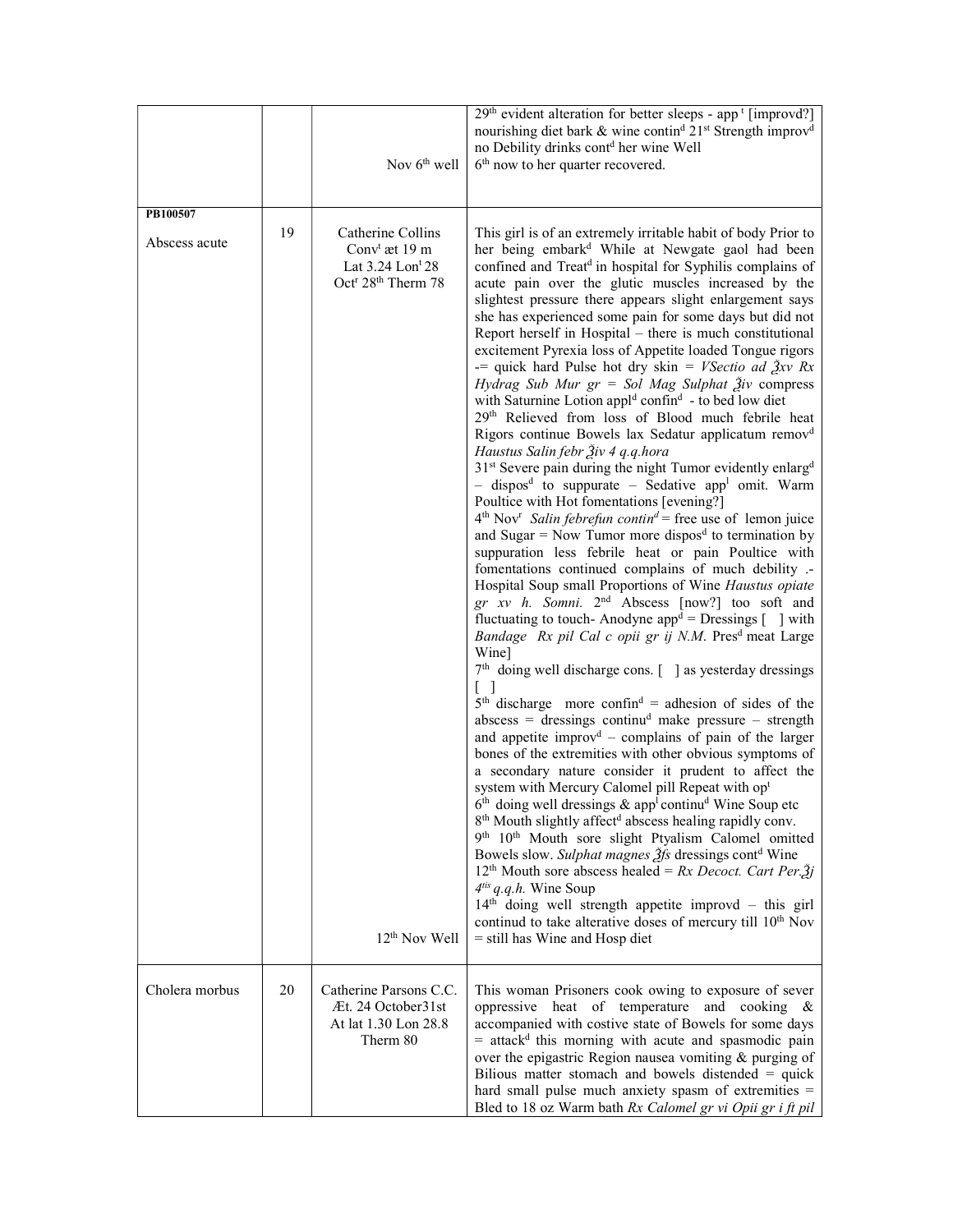|                       |    | Nov. 4 <sup>th</sup> Well                                                                                              | = hot fomentations to the Region of the stomach Vesp.<br>Immediate relief exp. From loss of Blood and Bark -<br>acute and distressing symptoms relieved feels little pain<br>over the region of stomach stools less frequent slight<br>nausea inclined to sleep Rept. Pil Calomel<br>Nov <sup>r</sup> 1 <sup>st</sup> free from nausea or vomiting $\&$ convalescent<br>Gruel Wine Soup Medicine. Omitted 3rd well                                                                                                                                                                                                                                                                                                                                                                                                                                                                                                                                                                                                                                                                                                                                                                                                                                                                                                                                                                                                                                                                                                                            |
|-----------------------|----|------------------------------------------------------------------------------------------------------------------------|-----------------------------------------------------------------------------------------------------------------------------------------------------------------------------------------------------------------------------------------------------------------------------------------------------------------------------------------------------------------------------------------------------------------------------------------------------------------------------------------------------------------------------------------------------------------------------------------------------------------------------------------------------------------------------------------------------------------------------------------------------------------------------------------------------------------------------------------------------------------------------------------------------------------------------------------------------------------------------------------------------------------------------------------------------------------------------------------------------------------------------------------------------------------------------------------------------------------------------------------------------------------------------------------------------------------------------------------------------------------------------------------------------------------------------------------------------------------------------------------------------------------------------------------------|
| PB100508<br>Pneumonia | 21 | Mary Weatherington<br>Æt. 23 Nov $2nd$<br>Lat Long<br>Therm $= 81$<br>9 <sup>th</sup> Nov Well                         | Call <sup>d</sup> up in first watch to see this woman subject to<br>attacks of Pneumonia found her labouring under great<br>difficulty of Breathing evident determination to the head<br>and Lungs febrile heat pulse 110 hard lying on her back<br>vessels of Eyes Turgid These symptoms preceded by<br>costive state of Bowels Rigors loss of appetite - VSect ad<br>Žxx statim Sol Sulpat Magnes. Živ acidulated drink<br>6 <sup>th</sup> the loss of Blood gave inst. Relief no pain of Chest,<br>head engaged bowels free pulse still quick with febrile<br>heat of surface – low diet – $Rx$ Mist Salin febr $\tilde{A}$ ij Ant tart<br>$gr x 4^{tis} q.q.hora$<br>$7th$ a convalescent – Soup Wine                                                                                                                                                                                                                                                                                                                                                                                                                                                                                                                                                                                                                                                                                                                                                                                                                                     |
| Abscess               | 22 | Mary McCormick<br>8? y child of Jane<br>McCormack con <sup>t</sup><br>Nov 12 <sup>th</sup> Therm 79<br>$26th$ Nov Well | Ther <sub>77</sub><br>This child is of a thin delicate habit $-$ her mother says<br>that she has obs <sup>d</sup> a swelling on the short ribs of left side<br>gradually increasing accompanied with slight pain for<br>some days the child feeling pain with febrile symptoms<br>Rigors thirst loss of appetite reports her, on examination<br>there is evident enlargement of the integuments of the left<br>side soft to the touch appears about four inches in<br>diameter deep sided - to effect a quick suppuration to the<br>surface was the first object - fomentations with emollient<br>Poultices = Saline Purgans medicine quietness lemonade<br>$13th$ abscess more [pointed?] - less febrile heat-<br>as<br>yesterday<br>14 <sup>th</sup> Still more [pointed?] skin more soft Poultice cont <sup>d</sup><br>15 <sup>th</sup> open abscess discharge considerable dressings with<br><b>Bandages</b><br>16 <sup>th</sup> considerably debilitated Wine with nourishing diet<br>Soup Rice $etc - discharge$ considerable dressings with<br>pressure and bandage Liq. with Lemon Juice<br>$17th$ doing well dressings regime continued - 18<br>discharge less cons. orderly state of health - much<br>improv <sup>d</sup> – nourishing diet – Wine dressing with<br>Band[age]<br>$19th$ Sides of abscess adher <sup>d</sup> – opening nearly closed<br>health improving fast – as before $20th$ Wound nearly heal <sup>d</sup><br>out of bed on deck<br>23 W <sup>d</sup> healed strength returned 26 <sup>th</sup> quite recovered |
| Synocha               | 23 | Mary Ann Donovan<br>Convict æt. 24<br>Nov 4 <sup>th</sup> in Lat L<br>Therm 77                                         | This woman is of a full plethoric habit impaired<br>constitution - complains of lassitude anxiety heat<br>followed by Rigors pain of the head countenance flushed<br>a redness of the Eyes and Skin latter hot and dry to the<br>$touch$ – pulse full hard and frequent – much thirst<br>Respiration opp <sup>d</sup> these symptoms are accompanied by<br>costive state of Bowels – <i>VSect ad xx – Pediluvium</i>                                                                                                                                                                                                                                                                                                                                                                                                                                                                                                                                                                                                                                                                                                                                                                                                                                                                                                                                                                                                                                                                                                                          |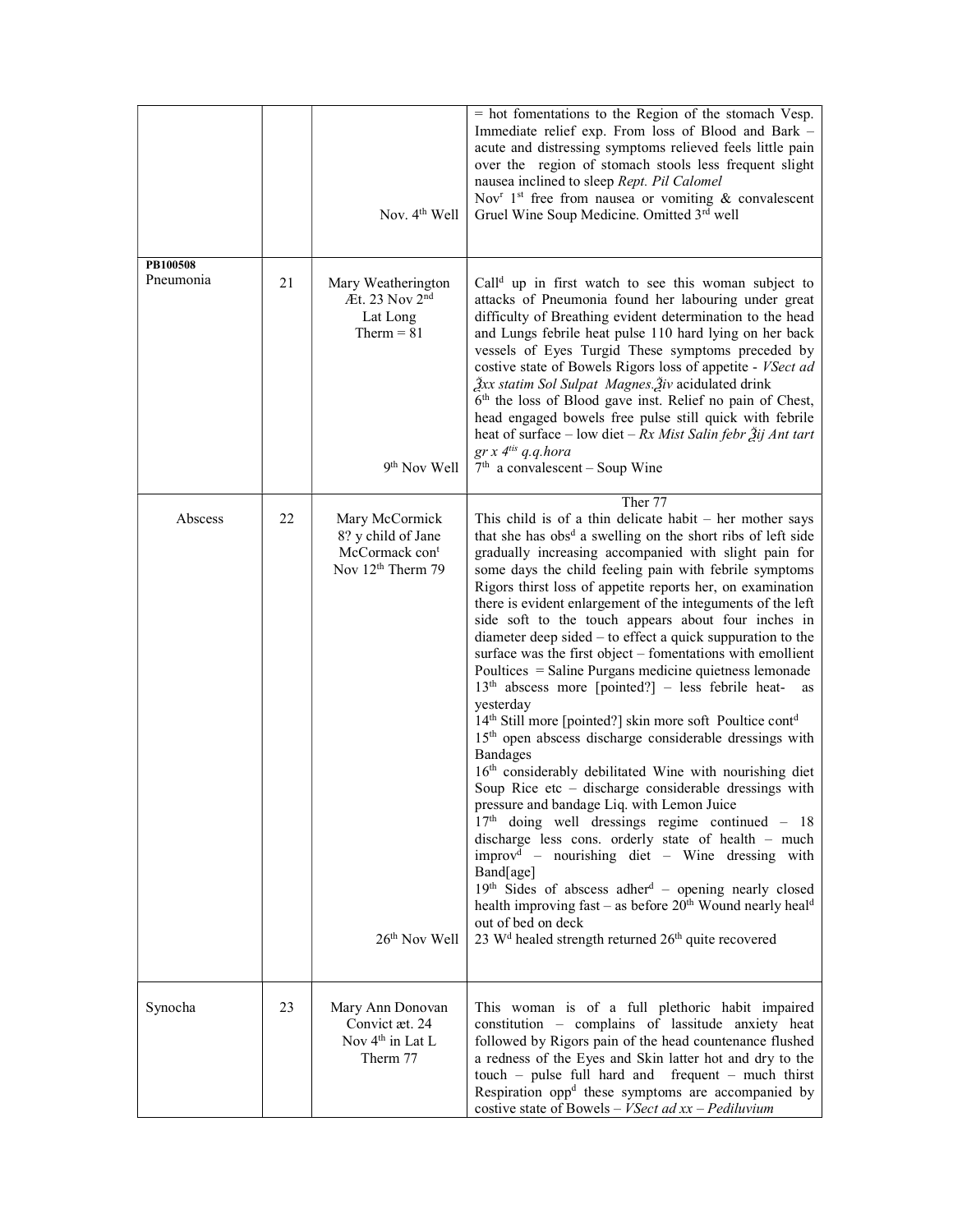|                                    |    | 22 <sup>nd</sup> Nov Well                                                                                            | Rx Ext. C.C. gr xii Sub Muriat Hydrarg gr vj ft pil st.<br>Sumend. Extremities washed with Vinegar and Water cal <sup>d</sup><br>- acidulated drink<br>15 <sup>th</sup> expressed much relief from Bleeding & warm bath to<br>$feet -$ bowels have been open <sup>d</sup> twice still much increas <sup>d</sup><br>febrile heat and action head engaged - excessive thirst<br>skin hot and dry Eyes Turgid VSect ad Žxv Sol Mag.<br>Sulphat Živ Capt Živ Mist Sol feb 3t q.q. hora<br>16 <sup>th</sup> less febrile heat symptoms better skin moist bowels<br>lax less ehat or thirst - fever mixture cool drink etc<br>17 <sup>th</sup> a convalescent Soup 18 <sup>th</sup> doing well Soup Wine<br>$20^{th} - 22^{nd}$ Well                                                                                                                                                                                                                                                                                                                                                                                                                                                                                                                                                                                                                                                                                                                                                                                                                  |
|------------------------------------|----|----------------------------------------------------------------------------------------------------------------------|-------------------------------------------------------------------------------------------------------------------------------------------------------------------------------------------------------------------------------------------------------------------------------------------------------------------------------------------------------------------------------------------------------------------------------------------------------------------------------------------------------------------------------------------------------------------------------------------------------------------------------------------------------------------------------------------------------------------------------------------------------------------------------------------------------------------------------------------------------------------------------------------------------------------------------------------------------------------------------------------------------------------------------------------------------------------------------------------------------------------------------------------------------------------------------------------------------------------------------------------------------------------------------------------------------------------------------------------------------------------------------------------------------------------------------------------------------------------------------------------------------------------------------------------------|
| PB100509<br>Rheumatismus<br>acutus | 24 | M. McCormack al.<br>Davis<br>Convict Aged 36<br>Nov <sub>22</sub><br>At L 34 Longitude 6.19<br>Therm 66              | This woman is of a bad disposition extremely<br>deprovided(sic) habit of Body full indolent to extreme -<br>the history she gives of her case is [without?] any<br>[custom?] has been subject attacks of acute Rheumatism<br>$-$ attack <sup>d</sup> last night with [lassitude?] Rigors heat thirst<br>$excessive - hot skin$ unable to [breathe] there is this<br>morning much febrile action quick hard pulse cold<br>shivering with Pyrexia acute pain experienced on moving<br>th larger glands of the extremities - Tongue loaded white<br>$=$ hot dry skin loss of appetite with lassitude $-$ Bowels<br>regular – <i>VSect ad</i> $\tilde{\mathbf{\beta}}$ <i>xx</i><br>Rx Ext Col. C. gr. Xi Sub Mur Mag gr vj ft pil S. Sum. low<br>diet cooling acidulated Drinks<br>$23^{rd}$ Exp <sup>d</sup> relief from the loss of Blood less febrile heat –<br>the wrist of the left arm much swell <sup>d</sup> - painful to the<br>touch ankle joints stiff unable to $\lceil \ \rceil$ motion save with<br>much pain - joints foment <sup>d</sup> with Lot. Vinegar and<br>flannels = Haust. Purgans = Vesp. Rx Pulv. Dov. [] gr x<br>$24th$ Swelling of joints incr <sup>d</sup> = less febrile heat Skin moist<br>Bowels free, flannel Roller appl. To the joints $-Rx$ Tinct.<br>Camphor $g^t$ v<br>$25th$ Swelling of the joints less – not to much pain when<br>mov <sup>d</sup> but slight febrile action -bowels slow, Sol. Sulph.<br>Mag. Živ Liniment cont.<br>doing well swelling nearly gone, out of bed $-$ Cont.<br>Liniment C |
|                                    |    | 28 <sup>th</sup> Dec <sup>r</sup> Well                                                                               | 28 <sup>th</sup> Well                                                                                                                                                                                                                                                                                                                                                                                                                                                                                                                                                                                                                                                                                                                                                                                                                                                                                                                                                                                                                                                                                                                                                                                                                                                                                                                                                                                                                                                                                                                           |
| Catarrhus                          | 25 | Elizt <sup>h</sup> Morgan<br>Convict<br>Æt. 23 Lat 3 Long 1.23<br>Therm 67<br>28 <sup>th</sup> Dec <sup>r</sup> Well | In consequence to exposure to wet complains this<br>morning of shivering followed to [heat?] head much<br>engaged nausea loss of Appetite dry hot skin Tongue<br>white Eyes turgid increas <sup>d</sup> secretion from the mucus<br>membrane of the nose slight oppression of the chest mild<br>cough – VSect ad $\frac{3}{2}xv =$ Sulphat Mag. $\frac{3}{2}j$ Haustus Sol feb.<br>4 <sup>tis</sup> q.q.hora carb drink low diet<br>24 <sup>th</sup> Much relieved head less engag <sup>d</sup> Pulse more regular<br>and soft moisture on skin breathing easy has slight cough<br>- Rept. Haust. Sol feb<br>25 <sup>th</sup> doing [well] convalescent slight febrile action bowels<br>slow Sol mag Sulph Živ 26 <sup>th</sup> doing well as yesterday<br>$27th$ appetite returned – slight debility no medicine small<br>proportion of Wine Soup<br>28 <sup>th</sup> Well                                                                                                                                                                                                                                                                                                                                                                                                                                                                                                                                                                                                                                                                     |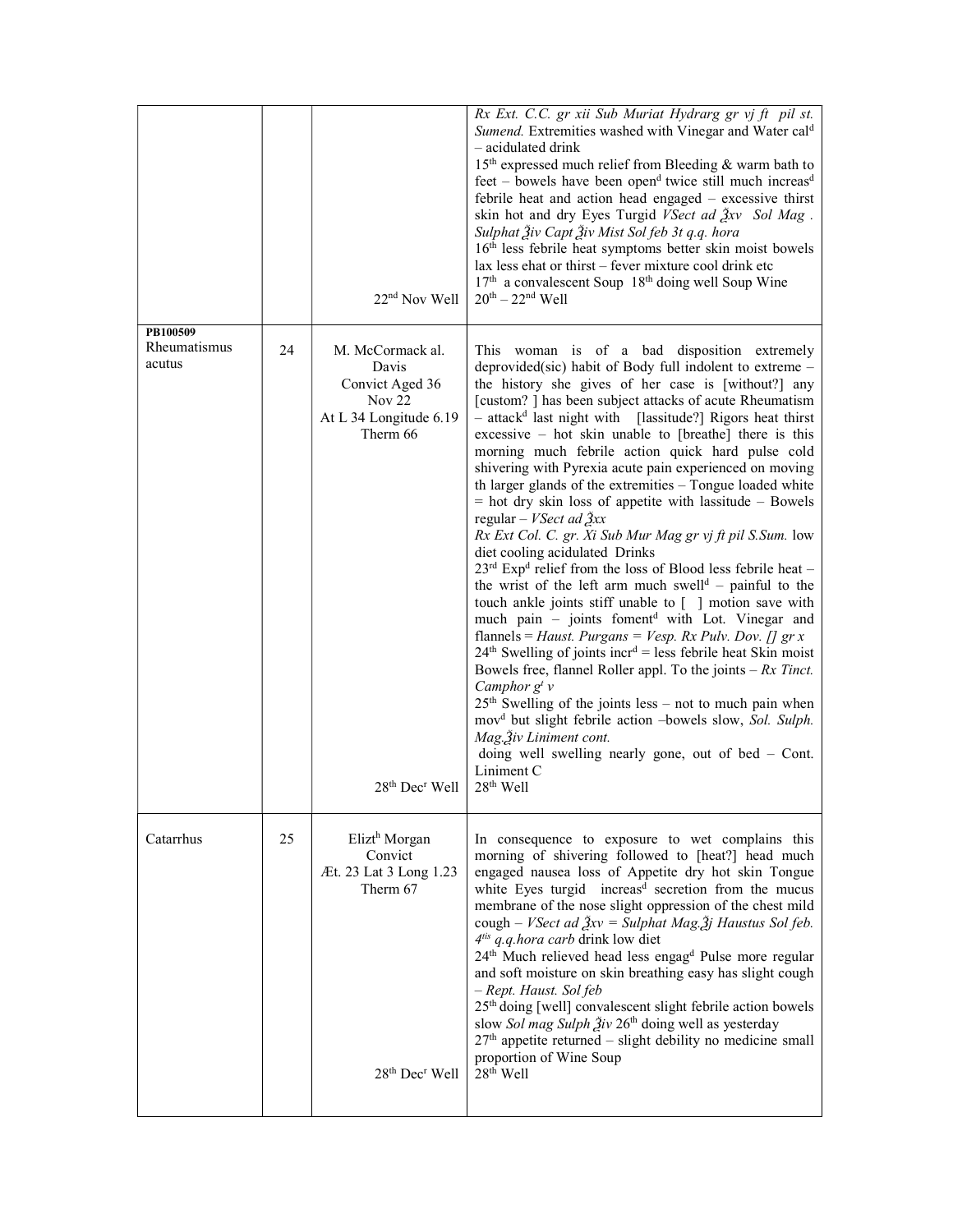| Fractura<br>Disloct. Carpus<br>PB100510 | 26 | Sus <sup>n</sup> Thompson<br>Convict<br>Age 44 Novr 27 <sup>th</sup><br>In Lat 34.9 Long 15.3<br>Therm 68<br>Dec <sup>r</sup> 20 <sup>th</sup> Well | This woman is of a bad temper extremely irritable and<br>sensitive to pain owing to a [lee? Rolling of the ship fell<br>from one of the upper bed places $-$ in endeavouring to<br>save herself the weight of her body came on the left<br>forearm and wrist $-$ on examination found a fracture of<br>the radius four inches from the carpus with dislocation of<br>the joint- having reduced the dislocation of the carpus<br>and placed the fractured ends of the bones in opposition<br>supported 18 tail <sup>d</sup> Bandage splints $x8 = apply Col$ . Saturin<br>Lotion with Vinegar H purgans<br>28 <sup>th</sup> but little pain slight thirst and action as before<br>$29th$ doing well little pain $30th$ doing well no swell <sup>g</sup> or<br>pain<br>1st doing well arm straight 3 <sup>rd</sup> compress Bandage open <sup>d</sup><br>dress <sup>d</sup> No swelling bones in good opposition - Warm<br>vinegar constantly appl <sup>d</sup> 6 <sup>th</sup> doing well can move the<br>wrist joint a little 8 <sup>th</sup> doing well flannel Roller appl <sup>d</sup><br>[callous?] form <sup>d</sup> arm perfectly straight – the carpus joint<br>to be Rub <sup>d</sup> with Sang'b Liniment<br>$9th$ doing well Liniment continu <sup>d</sup> no pain – [Swelling?] or<br>tension – Volatile Liniment app <sup>1</sup> to the wrist<br>$10th$ doing well – this case was disch <sup>d</sup> on the 20 <sup>th</sup> a<br>considerable stiffness of the carpal joint remaining -<br>which in time recover <sup>d</sup> its tone by frictions Volatile<br>Liniments and use of the [pump?] |
|-----------------------------------------|----|-----------------------------------------------------------------------------------------------------------------------------------------------------|-----------------------------------------------------------------------------------------------------------------------------------------------------------------------------------------------------------------------------------------------------------------------------------------------------------------------------------------------------------------------------------------------------------------------------------------------------------------------------------------------------------------------------------------------------------------------------------------------------------------------------------------------------------------------------------------------------------------------------------------------------------------------------------------------------------------------------------------------------------------------------------------------------------------------------------------------------------------------------------------------------------------------------------------------------------------------------------------------------------------------------------------------------------------------------------------------------------------------------------------------------------------------------------------------------------------------------------------------------------------------------------------------------------------------------------------------------------------------------------------------------------------------------------------------------------------------------------------------------------------|
| Pneumonia                               | 27 | Mary Davis<br>Convict<br>æt. 40 Nov 29 <sup>th</sup><br>In lat 34S Long 12 E<br>Therm 67<br>$Decr 6th Dg$ Well                                      | This woman is of full sanguineous habit complains of<br>acute pains of chest pain with the determination to her<br>head eye turgid cough with oppress <sup>d</sup> breathing pulse 90<br>hard skin dry & hot owing to exposure to wet possible<br>damp linen subject during Winters in England the<br>Pectoral [illness] requiring Hospital Treatment - VSect ad<br>$\beta$ xx Rx Sol. Sulp Mag $\beta$ iv Pulv Ant gr v h.somni, appl<br>Empl Vesicat Statim - pediluvium at bedtime<br>30 <sup>th</sup> Reli <sup>d</sup> from loss of Blood Requ <sup>d</sup> during the night to<br>loose more blood - Breathing more relieved- less febrile<br>action able? to be on her side?] head still engag <sup>d</sup> -<br>febr<br>$\mathbf M$<br>$\mathbf{X}\mathbf{V}$<br>[with?]<br>every<br>Salin<br>third<br>hour<br>Drink acidulated Barley water Bol Antimon h. Somni<br>1st Dec <sup>r</sup> no pain of chest head slight febrile action skin<br>moist 2 <sup>nd</sup> doing well cont. appetite for food no medicine<br>$4th$ conv. $6th$ Well                                                                                                                                                                                                                                                                                                                                                                                                                                                                                                                                                            |
| Menorrhagia<br>Rubra                    | 28 | Mary Pullon 36<br>Nov 29th<br>Lat 34.9 Long 9.16<br>Therm 64                                                                                        | This woman is of a delicate habit, she labours under<br>general relaxation and debility of constitution complains<br>of dull pain of Back and Loins respiration short unable to<br>take exercise feeble pulse, immoderate flow of Menses -<br>owing to want of more nourishing diet $-Rx$ Decoct. C.<br>[Perei (pereirae?)] Žviij Acid Vitrl Dilut 3j M Capi <sup>t</sup> Žij<br>$3^{tis}$ q.q. hora Flannel Roller for loins acidulated drink- $M$ .<br><i>Opiate h.s.</i> nourishing hospital diet of presv <sup>d</sup> meat $-$<br>Wine etc confined to a Horizontal Posture<br>Dec <sup>r</sup> $1st$ – much improved – slept During night. Discharge<br>$less = pain$ of loins not so much felt – Medium Wine Diet<br>cont. $2nd$ doing Well uterine discharge less = strength<br>much improved – bark & Wine continued diet $3^{rd}$ out of<br>bed health & strength improv <sup>d</sup> but little uterine discharge                                                                                                                                                                                                                                                                                                                                                                                                                                                                                                                                                                                                                                                                                    |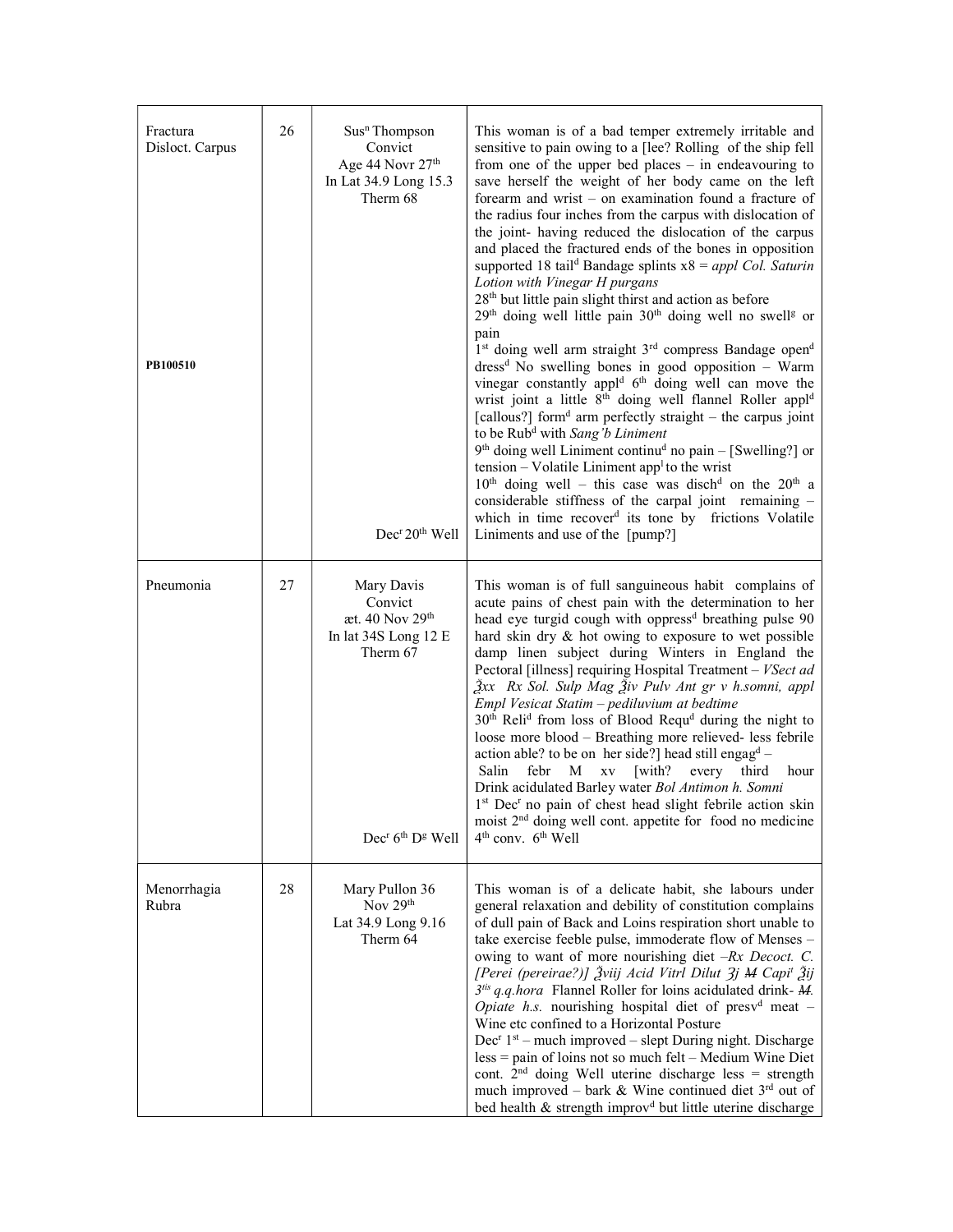|                                |    | Dec <sup>r</sup> 10 <sup>th</sup> Well                                                                     | $-$ Bark & Wine.<br>4 <sup>th</sup> doing well Medium Wine & as before<br>5 <sup>th</sup> no appearance of discharge strength improving Bark<br>discontinued = Wine Diet & exercise on Deck – her Diet<br>with Wine continued till 10 <sup>th</sup> Dec <sup>r</sup>                                                                                                                                                                                                                                                                                                                                                                                                                                                                                                                                                                                                                                |
|--------------------------------|----|------------------------------------------------------------------------------------------------------------|-----------------------------------------------------------------------------------------------------------------------------------------------------------------------------------------------------------------------------------------------------------------------------------------------------------------------------------------------------------------------------------------------------------------------------------------------------------------------------------------------------------------------------------------------------------------------------------------------------------------------------------------------------------------------------------------------------------------------------------------------------------------------------------------------------------------------------------------------------------------------------------------------------|
| Catarrhus c frigor<br>PB100511 | 29 | Mary C. Burke<br>Æt. 32 convict Nov 29<br>Lat 34.5 long 12<br>Th 67                                        | Is of a full habit owing to wet of feet was attack <sup>d</sup><br>yesterday evening with cold shivering followed by<br>flushes of hest - complains this morning of dull heavy<br>pains of loins & chest breathing affected stuffiness of the<br>nose with inflamed Eyes hot dry skin white Tongue -<br>Vsectio ad Žxv Sol Magnes Vitrol 3iv Rx Bal Antimon xgr<br>$h.s.$ – pediluvium Sumend –<br>Dec <sup>r</sup> 1 <sup>st</sup> Much rel <sup>d</sup> . from the lancet head not so much<br>engagd less heat of skin pulse firmer & soft<br>2 <sup>nd</sup> Much better slight determination to the head but little                                                                                                                                                                                                                                                                             |
|                                |    | 8 <sup>th</sup> Well                                                                                       | febrile action Much discharge of secretion of the nose -<br>pulse but little accelerated $-$ [ ] on surface $-$ bowels<br>slow $-Sol$ Mag V.<br>$3rd$ a convalescent appetite for food – no medicine Soup<br>Wine 4 <sup>th</sup> doing well 8 <sup>th</sup> Discharg <sup>d</sup>                                                                                                                                                                                                                                                                                                                                                                                                                                                                                                                                                                                                                  |
| Catarrhus                      | 30 | Eliza Moran<br>Æt. 24 Nov 29th<br>Ther <sub>67</sub><br>Dec <sup>r</sup> 5 <sup>th</sup>                   | This girls a is somewhat similar to the preceding one<br>head and chest engag <sup>d</sup> febrile heat of skin much secretion<br>from the nose & Eyes quick <sup>d</sup> hard Pulse cough loss of<br>appetite lassitude found herself gradually getting ill for<br>two days – <i>VSect ad <math>\frac{3}{2}xv</math> – appl. Emp. V. Sternum – Mist.</i><br>Sol. Febr 4 q.q.h. Bol ant gr iv n. Pediluvium cooling an<br>diluted drink Dec <sup>r</sup> 1 <sup>st</sup> generally relieved slight pain of<br>head or chest can Breath more freely – skin moist – $H$ .<br>Purgans febrefuga Mixture cooling drink conf <sup>d</sup> to bed<br>2 <sup>nd</sup> Persp <sup>d</sup> freely during the night but slight febrile action<br>no pain of chest or head tongue clean febrefuge continued<br>3 <sup>rd</sup> convalescent no medicine Soup Rice & Wine<br>5 <sup>th</sup> Disch <sup>d</sup> |
| Febris                         | 31 | Eliz <sup>th</sup> Dealy<br>Æt. 19 Decr 1st<br>Lat 35.9 Long 30<br>Th. 68<br>5 <sup>th</sup> December Well | Full habit has very quick hard pulse hot dry skin<br>oppression determination to the head Bowels in a costive<br>state for some days great thirst these febrile symptoms<br>preceded by Rigors Nausea - VSect ad [ ] Haust. Cathart<br>$=$ Mist Sol feb. 3 q.q.h.<br>2 <sup>nd</sup> generally [well] Rub. Salin. Draughts cont <sup>d</sup> 3. Doing<br>well appetite retud 4th con[valescent]                                                                                                                                                                                                                                                                                                                                                                                                                                                                                                     |
| Dyenteria                      | 32 | Sarah Pierce<br>Æt. 36 Dec <sup>r</sup> 22 <sup>nd</sup><br>In Lat 37.0 Long 26.4<br>Thermr 67             | This woman has been subject to intermittent fever<br>requiring medical Treatment for a chronic hepatitis, was<br>attacked yesterday with bilious vomiting [spasmodic?]<br>feel of stomach and bowels $=$ which as relieved by the hot<br>fomentation Calomel pill combin <sup>d</sup> with Opium = she is of<br>a thin delicate habit – has report <sup>d</sup> stools tenesmus pain<br>slight Pyrexia skin dry Tongue foul - preceded by<br>Costiveness flatulence of the bowels - has griping pains<br>stools fetid with sebaceous masses - Rx Sub Mur<br>Hydrarg ge vi Opii gr iij M ft Pilulae tres cap <sup>t</sup> un N.<br><i>Mane</i> = flannel Roller applied to the abdomen = diet<br>Sago Rain Water                                                                                                                                                                                     |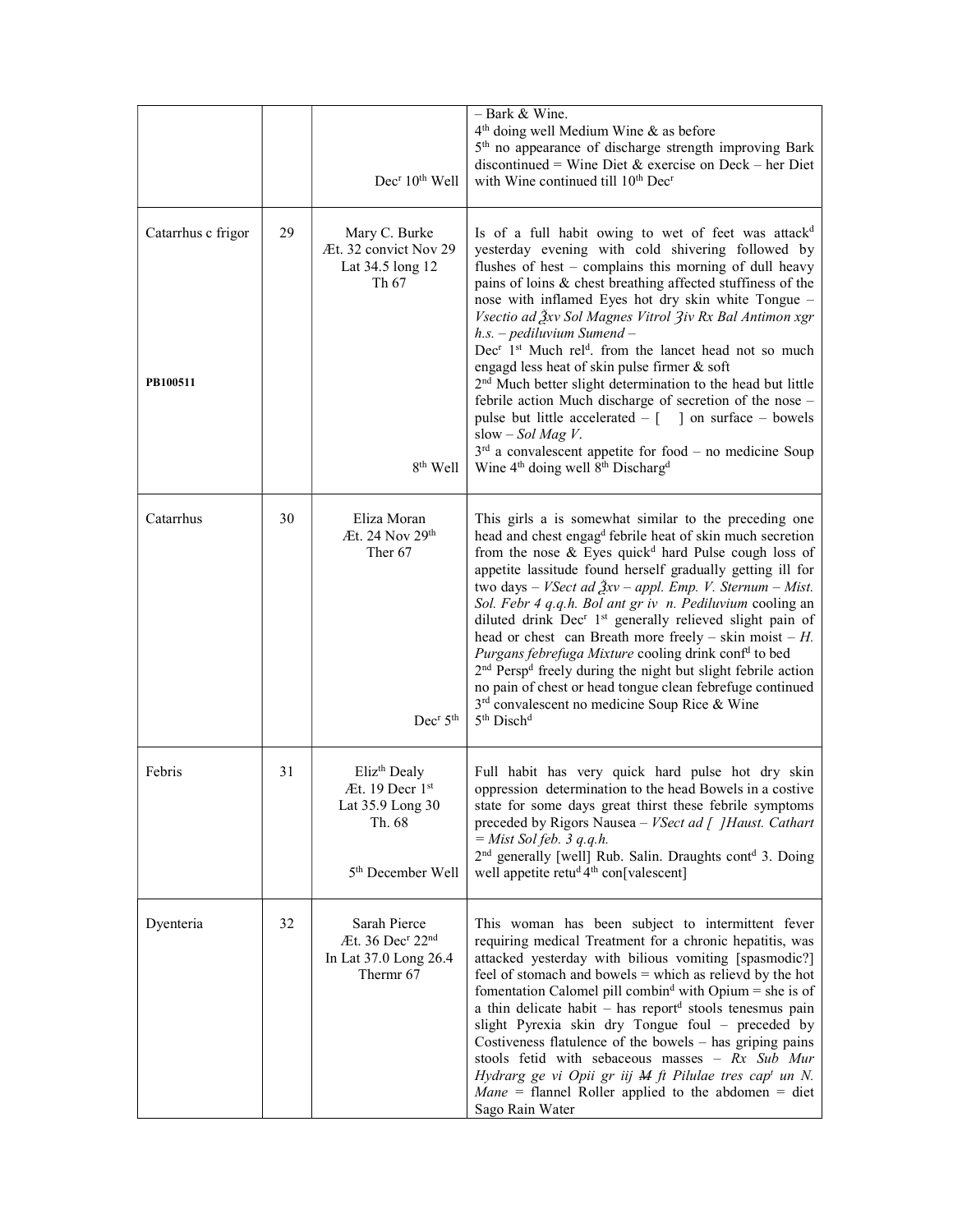|                         |    |                                                                                                                                                            | 3 <sup>rd</sup> Evacuations constant abdomen and region of the liver<br>painful on pressure painful Stools with tenesmus $-$ Rept<br>Pil. Cal = Soup Sago warm rain water<br>4 <sup>th</sup> Much debilitated stools fetid pain with tenesmus<br>mouth not affected = $Rept$ Pil. c. M opiate h.somni Soup<br>- Sago small proportion of wine<br>5 <sup>th</sup> there is an evident amendment this morn <sup>g</sup> mouth sore<br>skin has a warm moisture – stools less frequent = $Rept$ ut<br><i>heri</i> Wine increasd<br>$7th$ stools fewer little fetor slight Tenesmus =<br>considerable Ptyalism = Pill omitted Wine increasd Soup,<br>opiate at bed time                                                                                                                                                                                                                                                                                                                                                                                                                                                                                                                                                                                                                                                                                                                                                               |
|-------------------------|----|------------------------------------------------------------------------------------------------------------------------------------------------------------|-----------------------------------------------------------------------------------------------------------------------------------------------------------------------------------------------------------------------------------------------------------------------------------------------------------------------------------------------------------------------------------------------------------------------------------------------------------------------------------------------------------------------------------------------------------------------------------------------------------------------------------------------------------------------------------------------------------------------------------------------------------------------------------------------------------------------------------------------------------------------------------------------------------------------------------------------------------------------------------------------------------------------------------------------------------------------------------------------------------------------------------------------------------------------------------------------------------------------------------------------------------------------------------------------------------------------------------------------------------------------------------------------------------------------------------|
|                         |    | 18 disch <sup>d</sup> Well                                                                                                                                 | 8 <sup>th</sup> doing well much Ptyalism but few stools during night<br>$=$ look natural. No pain on pressure of region of liver or<br>$abdomen =$ Wine freely nourishing diet<br>9th Strength improving - stools natural Wine diet as<br>before<br>10 doing well less debi <sup>1</sup> as before<br>$10th$ doing well strength improv <sup>d</sup><br>12 Mouth slightly sore Wine diet []                                                                                                                                                                                                                                                                                                                                                                                                                                                                                                                                                                                                                                                                                                                                                                                                                                                                                                                                                                                                                                       |
| PB100512<br>Parturition | 33 | Lydia Blury? æt. 32<br><b>Steerage Passenger</b><br>Dec <sup>r</sup> 3 <sup>rd</sup> in Lat 37.0 S<br>Long 26.9 E Therm 67<br>$14th$ Dec <sup>r</sup> Well | This woman rather of a delicate habit $=$ having [pain?]<br>in natural time of conception was delivered this afternoon<br>after a labour of two hours of a son Parturition easy &<br>$natural - Mother$ and Infant doing extremely [well] =<br>M. Opiate h.somni gruel Wine Soup<br>4 <sup>th</sup> mother and Infant doing well Rx Ol Ricini 3fs<br>5 <sup>th</sup> doing well bowels open gruel Soup Wine<br>$6th$ Infant – doing well requires castor oil<br>$7th$ both doing well – nourishing diet Wine etc = The<br>subsequent Treatment of this case an occasional<br>Purgative<br>Well with nourishing diet able to leave Hosp <sup>1</sup> on 14 <sup>th</sup>                                                                                                                                                                                                                                                                                                                                                                                                                                                                                                                                                                                                                                                                                                                                                           |
| Dysenteria              | 34 | Lydia Casemere C.<br>Æt. 26 Dec <sup>r</sup> 6 <sup>th</sup> 37.56<br>Lat<br>Long 35.34 S<br>Therm 68<br>16 Dec <sup>r</sup> Dis <sup>d</sup> Well         | This woman is of full habit $-$ complains of relax stools<br>griping pains of the abdomen tenesmus flatulence loss of<br>appetite strength, hot dry skin quick <sup>d</sup> full pulse head<br>engag <sup>d</sup> – Rigors with Ptyalism – has had bowels costive<br>before sthese ymptoms complains of pain on pressure of<br>the Abdomen VSect ad $\frac{3}{2}xv$ – Pediluvium – Rx Calomel<br>gr iij $4^{tis}$ q, q, h, - cool Drink confin <sup>d</sup> to Hospital<br>7 <sup>th</sup> Slept but little Pulse more soft & skin not so hot,<br>febrile symptoms with pain of belly less Purging with<br>much Pain and Tenesmus <i>cont.</i> $Pil = calomel 4its q,q,hora$<br>- cooling drink Rain water<br>8 <sup>th</sup> stools not so frequent less Pyrexia & mouth affected<br>Cont. Pil. c M-opiate h.s.<br>9th Mouth affected less pain two stools during night<br>mouth sore pills om. {omitted]<br>9th stools natural slight Ptyalism Wine Soup gargle<br>Barley water with [ ]<br>10 <sup>th</sup> slight Ptyalism stools regular no pain moist skin<br>appetite good sleeps well Wine nourishing Soup etc<br>12 <sup>th</sup> out of bed doing well Wine Soup. The quick<br>absorption of calomel in this case appears to have ch <sup>d</sup> the<br>symptoms of Diseas <sup>d</sup> bowel with the bleeding at first. She<br>continud in Hospital a convalescent<br>16 <sup>th</sup> Mouth well strength recovered |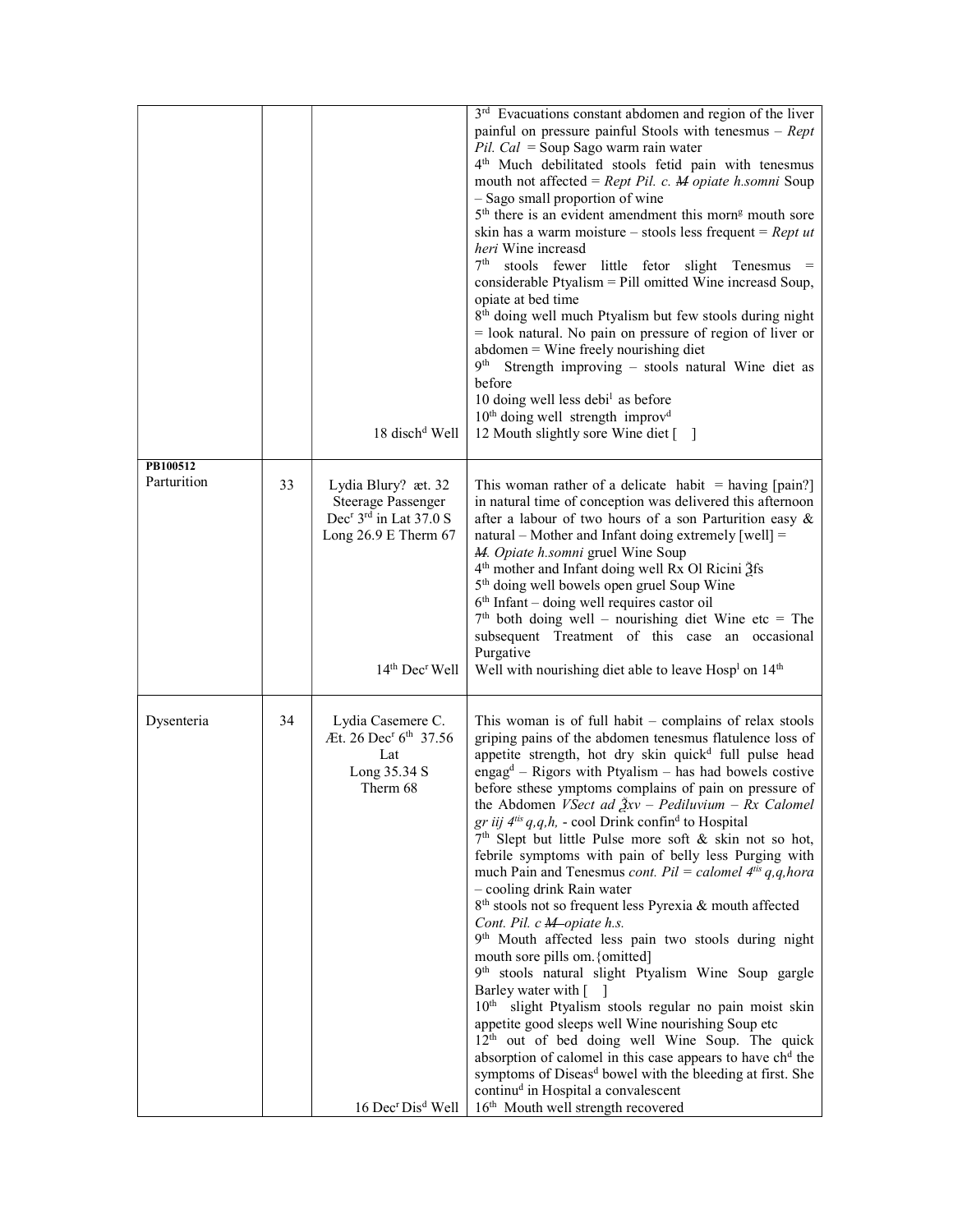| Syphilis<br>PB100513 | 35 | Cath <sup>n</sup> Collins æt. 18<br>Dec <sup>r</sup> . 15 <sup>th</sup> - lat 39 L 67<br>Therm 65<br>Dec <sup>r</sup> 30 <sup>th</sup> Well | This girl complains of acute Pain with visible swelling<br>over the glute muscles similar to what she was treated for<br>in the fore Part of this Journal – latterly she has been<br>extremely irritable looks she complains of loss of<br>Appetite & strength has nocturnal pains of head and<br>larger bones - on examination evident thickening of the<br>Periosteum of Tibia & Ulna bones. It appears evident the<br>mercury was not pushed sufficiently far in this case to<br>eradicate the venereal Poison her symptoms appear<br>secondary - compresses water with Vinegar applid to the<br>swelling Rx Mag Pil Hydrarg gr v h. somni. – confin <sup>d</sup> to<br>Hosp <sup>1</sup> diet nourishing - confin <sup>d</sup> to bed $16th$ swelling<br>considerably reduced - app <sup>1</sup> . continued Repet pil Hydrarg<br>Soup – $17th$ Swelling nearly dispers <sup>d</sup> – as before<br>18 <sup>th</sup> Sleeps better mouth not affected Rept Wine Soup<br>Preservd Meat - $19th$ sleeps well less pain or irritation<br>mouth slightly affected ut Heri<br>$28th$ Mouth sore pills omit <sup>d</sup> – Wine Soup etc<br>30 <sup>th</sup> doing well pill every 2 <sup>nd</sup> night<br>3 <sup>rd</sup> doing well no night pain swelling of periosteum gone<br>Rept pil Diet Wine etc<br>Dec <sup>r</sup> 5 <sup>th</sup> Scarcely any enlargement of the Periosteum<br>shows less irritability sleeps well free from nocturnal<br>pains mouth slightly affected bowels slow Rx Mas Pil<br>purgans $N2$ – Wine Soup<br>$7th$ Mouth but slightly affect <sup>d</sup> – Repet pil Hydrarg gr iij<br>hora somni Wine nourishing diet<br>8 <sup>th</sup> doing well Rept pil Hydrarg Wine etc<br>$9th$ less debility free from pain mouth sore pills omit <sup>d</sup> -<br>The subsequent treatment of this case has been alterative<br>use of Bark pill so as to produce slight Ptyalism - System<br>supported with Wine Decoct Cinchon nourishing diet<br>until the end of the month when completely free from all<br>secondary symptoms health and strength recovered<br>discharged off Sick list |
|----------------------|----|---------------------------------------------------------------------------------------------------------------------------------------------|----------------------------------------------------------------------------------------------------------------------------------------------------------------------------------------------------------------------------------------------------------------------------------------------------------------------------------------------------------------------------------------------------------------------------------------------------------------------------------------------------------------------------------------------------------------------------------------------------------------------------------------------------------------------------------------------------------------------------------------------------------------------------------------------------------------------------------------------------------------------------------------------------------------------------------------------------------------------------------------------------------------------------------------------------------------------------------------------------------------------------------------------------------------------------------------------------------------------------------------------------------------------------------------------------------------------------------------------------------------------------------------------------------------------------------------------------------------------------------------------------------------------------------------------------------------------------------------------------------------------------------------------------------------------------------------------------------------------------------------------------------------------------------------------------------------------------------------------------------------------------------------------------------------------------------------------------------------------------------------------------------------------------------------------------------------------------------------------------------------------|
| Synocha              | 36 | Mary Lewis C<br>Æt. 30 15 <sup>th</sup> Dec <sup>r</sup><br>In Lat 39.65 Long 67<br>Therm 65                                                | This woman is of a full sedentary habit rather irregular in<br>menstrual evacuations complains of fullness of chest<br>head much engaged Eyes turgid hot dry skin redness of<br>the skin – tongue white breathing hurried much anxiety<br>loss of strength thirst great pulse quick full bowels<br>costive these symptoms preceded by rigors nausea loss of<br>appetite – originating from plethoric habit and sudden<br>exposure to cold or damp linens <i>VSect ad <math>\frac{3}{2}</math>xviij/ Habt.</i><br>Bol Jalap. Cal. gr [?] Sol Magnes Vitalis Žiij - Vesp.<br>Haust Diaph.<br>16 <sup>th</sup> Expres <sup>d</sup> immediate relief from the loss of blood<br>bowels have been freely opend - febrile action much<br>reliev <sup>d</sup> head less engag <sup>d</sup> Vessels of [eyes] not so turgid<br>pulse quick not so full tongue loaded skin still hot and<br>dry with flush <sup>d</sup> redness - much anxiety with a sense of<br>oppression – Rx Aqua Ammon antat Žii Vin Ant. Tart $gtt$<br>xxv ft Haustus habt at $3^{iis}$ q,q, hora acidulated drink face<br>and arms spongd with Vinegar and water -<br>17th Less Pyrexia slept considerable Pulse more regular<br>head but little engag <sup>d</sup> not so great heat of skin tongue<br>cleaner bowels slower - $Rx$ Sol Sulphat Magnesia                                                                                                                                                                                                                                                                                                                                                                                                                                                                                                                                                                                                                                                                                                                                                                                              |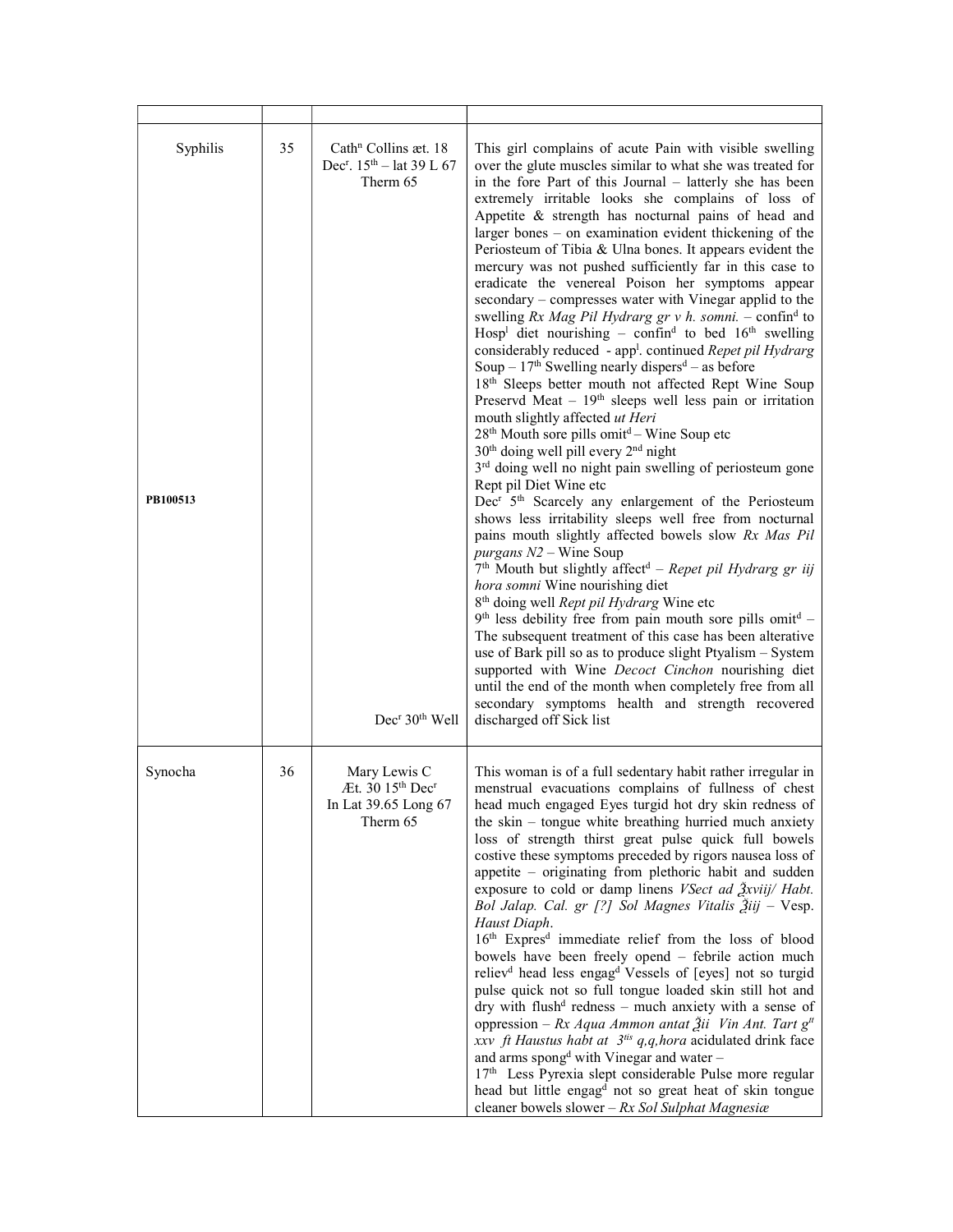|                                   |    | $26th$ Disch <sup>d</sup> Well                                                                                               | <b>3iv Cont. Haustus Diaphr h.somni</b><br>18 <sup>th</sup> generally reliev <sup>d</sup> slight moisture on surface bowels<br>lax febrile activity generally lessen <sup>d</sup> - Cont.<br>19 <sup>th</sup> Skin cool and moist secretions natural has inclination<br>for nourishment convalescent no medicine cooling<br>acidulated drink Soup & Wine<br>20 <sup>th</sup> doing well appetite increas <sup>d</sup> 21 as yesterday<br>24 <sup>th</sup> able to go on deck Discharg <sup>d</sup> off Sick list 26                                                                                                                                                                                                                                                                                                                                                                                                                                                                                                                                                                                                                     |
|-----------------------------------|----|------------------------------------------------------------------------------------------------------------------------------|-----------------------------------------------------------------------------------------------------------------------------------------------------------------------------------------------------------------------------------------------------------------------------------------------------------------------------------------------------------------------------------------------------------------------------------------------------------------------------------------------------------------------------------------------------------------------------------------------------------------------------------------------------------------------------------------------------------------------------------------------------------------------------------------------------------------------------------------------------------------------------------------------------------------------------------------------------------------------------------------------------------------------------------------------------------------------------------------------------------------------------------------|
| Catarrhus &<br>frigor<br>PB100514 | 37 | Rebeca Barrett<br>$\text{At. } 23 \text{ Dec}^r 17^{\text{th}}$<br>Lat 39.20 Long 77<br>Therm 64<br>20 Dec <sup>r</sup> Well | This woman is of a very sanguineous irritable habit<br>subject to Rhinitis - complains of a Sense of weight of<br>head oppression of Chest – fullness and slopping of the<br>nose Eyes watery and inflamed hot dry skin full<br>accelerated pulse lassitude white tongue costive Bowels<br>occasional rigors - Vsect ad Žxvj / Hab <sup>t</sup> Bal Jalap<br>Calomel = Haustus Diaphorus h.somni<br>Pediluvium acidulated drink low diet<br>18 <sup>th</sup> Immediate relief express <sup>d</sup> from the lancet her febrile<br>symptoms $less^d$ – fever not so great head less engag <sup>d</sup><br>complains of but slight oppression of chest. Skin moist<br>much[ leucchor?] from the nose – Rx Haust Sal feb $\tilde{g}ij$<br>Potass Nitr gr ? 4tis q.q.hora<br>19th doing well slight increased action Cont Haust Sal -<br>20 <sup>th</sup> convalescent appetite for food no medicine Sago<br>Wine                                                                                                                                                                                                                           |
| Pleuritis                         | 38 | Mary Boswell C<br>Æt. 19 Dec <sup>r</sup> 18 <sup>th</sup><br>Off Isle of St Pauls<br>Therm 66<br>23 Dec <sup>r</sup> Well   | This girl of a sanguineous habit subject irregular menses<br>- has been repeatedly treated for Pneumonia attacks in<br>Hospital - has acute pain of the left side rising from there<br>to the Sternum and Scapula Breathing painful and<br>anxious increas <sup>d</sup> by respiration unable to lie on the<br>affected side has cough hot dry skin hard quickened pulse<br>tongue white painful dry cough - VSectio ad $\frac{3}{2}$ xvii -<br>Sulphat Magnesiæ Žj stat Sal febr Žij Potass Nitrat 3j<br>$M3ij$ 3 <sup>tis</sup> q.q. hora - drink acidulated barley water<br>$19th$ acute symptoms less <sup>d</sup> – generally reliev <sup>d</sup> but little<br>pain of side cough painful and trouble[some] Pulse more<br>soft – has pain of Chest – no expectorant bowels open –<br>no moisture on Surface appl. Emp. Visicatore Ster. -<br>Cont [ Mist?] Nitros - cool Drink acidulated with lemon<br>juice - 20 <sup>th</sup> generally reliev <sup>d</sup> skin moist - no pain of side<br>or chest expectoration [g] Salin Mistur Cam - $21^{st}$<br>convalescent appetite for food - Soup small quantity of<br>Wine 23 Well |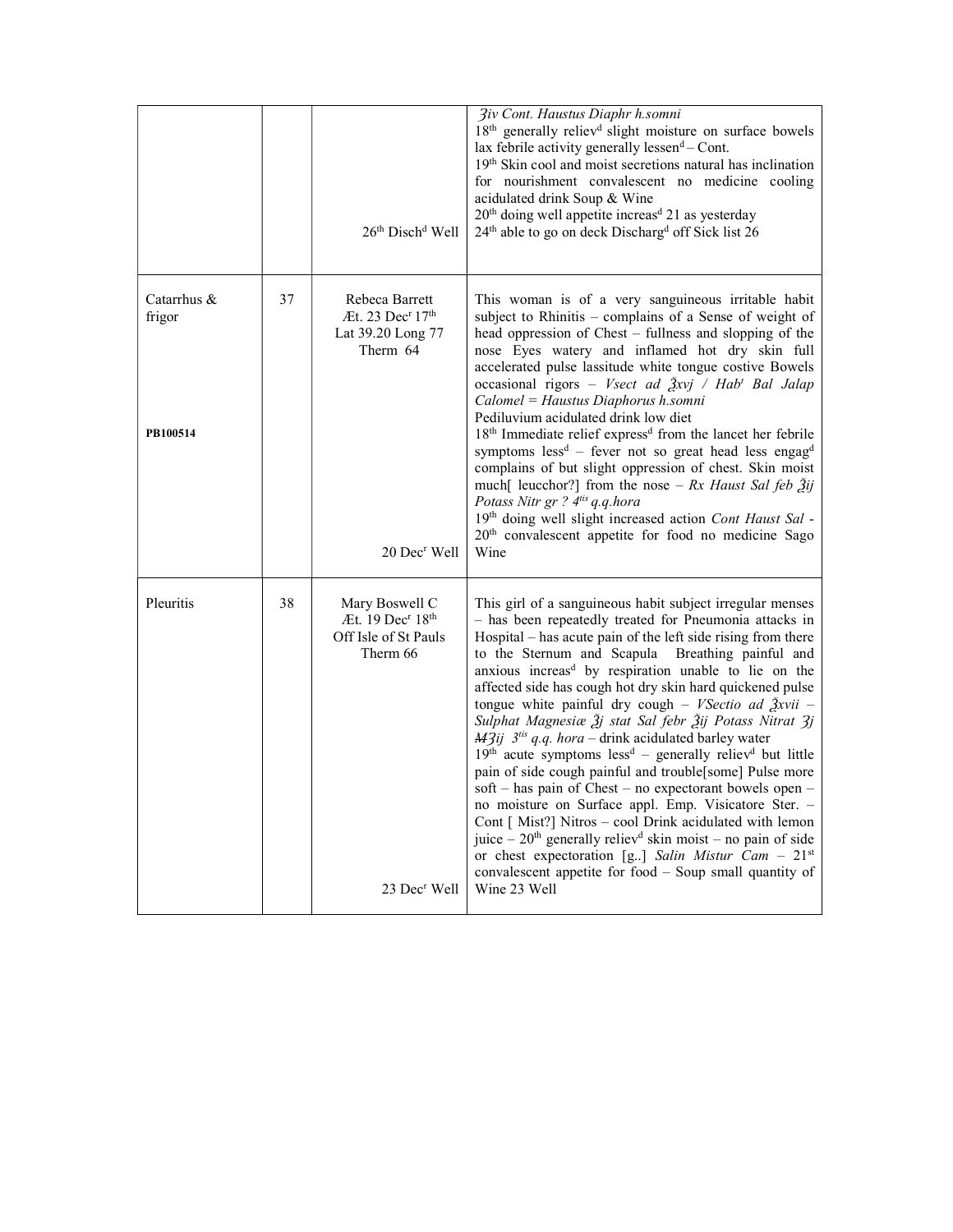| Ophthalmia<br>PB100515 | 39 | Lydia Casemere C<br>26 yrs Dec <sup>r</sup> 18 <sup>th</sup><br>Lat off St Paul's<br>Therm 63<br>3 Jan <sup>y</sup> Well                                             | This woman is full and Irritable habit owing to her<br>getting wet feet most painful and active Inflammation of<br>membranes of the Eyes Vessels extremely Turgid Eyelids<br>swell <sup>d</sup> and Inflam <sup>d</sup> with hot acrid discharge unable to b<br>ear the Rays of light head engag <sup>d</sup> Rigors with Pyrexia<br>hard quickened Pulse VSect ad $\frac{3}{2}$ xv Pediluvium appl Emp.<br>Vesicat Nuchæ - Haust Cathart - low diet cooling Drink<br>warm fermentations every third hour<br>19th Vessels extremely load Eyelids swell <sup>d</sup> as yesterday<br>pain great much constitutional irritability says she<br>experienced but little relief from the Evacuations<br>$Rx$ Pil Calomel gr ij bis die - Compress with the cold<br>Saturnine applications to the Eyes = $20th$ discharge of Pus<br>from the Eyelids [Leucchor?] great much pain but little<br>reliev <sup>d</sup> Vessels Turgid as yesterday - Bowels free<br>Calomel Pills continued with the cooling application $- a$<br>bit of lint diped in a solution of opium introduced.<br>between the Eyelids so as to absorb the discharge and<br>allow it to escape<br>21 <sup>st</sup> less swelling of Eyelids pain still great much<br>irritation Rept Pil Sub Mur. Hydrarg - [Lateri? S]<br>22 <sup>nd</sup> discharge more confined painful symptoms less<br>severe Vessels not so loaded - as yesterday pills etc<br>$23rd$ General improvement – mouth slightly affected<br>$24^{\text{th}}$<br>Swelling of the Eyelids less <sup>d</sup><br>discharge<br>inconsiderable able to bear the light bowels slow.<br>H purgans Rept Pil Cal -<br>25 doing well mouth much affect <sup>d</sup> . Ptyalism<br>26 <sup>th</sup> little Inflam. In [terms?] of Eyes - Mouth sore gargle<br>Complains of little pain from rings of light<br>$27th$ no inflammation feels much debilitated alternate -<br>her Soup some Wine $-$ in this case like one in the prior<br>part of the Voyage I found from the very great<br>Inflammations of the Iris and membranes little assistance<br>from the depleting system $-$ nothing appeared to have<br>arrested the diseased actions as effectively as the Calomel<br>to the extent of producing Ptyalism<br>3rd of January her mouth being well and strength<br>recovered |
|------------------------|----|----------------------------------------------------------------------------------------------------------------------------------------------------------------------|--------------------------------------------------------------------------------------------------------------------------------------------------------------------------------------------------------------------------------------------------------------------------------------------------------------------------------------------------------------------------------------------------------------------------------------------------------------------------------------------------------------------------------------------------------------------------------------------------------------------------------------------------------------------------------------------------------------------------------------------------------------------------------------------------------------------------------------------------------------------------------------------------------------------------------------------------------------------------------------------------------------------------------------------------------------------------------------------------------------------------------------------------------------------------------------------------------------------------------------------------------------------------------------------------------------------------------------------------------------------------------------------------------------------------------------------------------------------------------------------------------------------------------------------------------------------------------------------------------------------------------------------------------------------------------------------------------------------------------------------------------------------------------------------------------------------------------------------------------------------------------------------------------------------------------------------------------------------------------------------------------------------------------------------------------------------------------------------------------------------------------------------------------------------------------------------------------------------------------------------------------------------------------------------------------|
| Cholera Morbus         | 40 | Susan Thompson<br>12 Daughter of<br>Susan Lemor convict<br>Nov 4 <sup>th</sup> Lat 39.24<br>Longitude 9.90 E<br>Therm 61<br>5 <sup>th</sup> Diasch <sup>d</sup> Well | This girl is of full habit of Body subject to bilious<br>vomiting and costive state of Bowels since having been<br>embarked – requir <sup>d</sup> a repeat action of $[p]$<br>medicines<br>her bowels have been costive for some month? - This<br>morning with acute pain distension of stomach and<br>Bowels frequent vomiting and purging of Bilious matter<br>much anxiety cold sweats contraction of the Muscles of<br>lower extremities small unequal pulse great prostration of<br>strength – complains of the pain when the hand is $pressd$<br>over the stomach or Bowels – Vsect ad $\frac{3}{2}$ xv Bal cal gr v c<br>Opii gr i warm bath – M Salin effervess – $2^{nd}$ qq.q.hora<br>Vesp. Bleeding removed almost instantly the acute<br>[spasmodic?] symptoms no vomiting dispos <sup>d</sup> to sleep<br>warm moisture on the skin bowels now at ease<br>Rept Bal cal - haustus effervescence drink gruel<br>25 <sup>th</sup> general diminution of symptoms no pain pulse soft<br>natural has inclination for food Soup Sago Wine -<br>26 <sup>th</sup> out of bed convalescent                                                                                                                                                                                                                                                                                                                                                                                                                                                                                                                                                                                                                                                                                                                                                                                                                                                                                                                                                                                                                                                                                                                                                                                                         |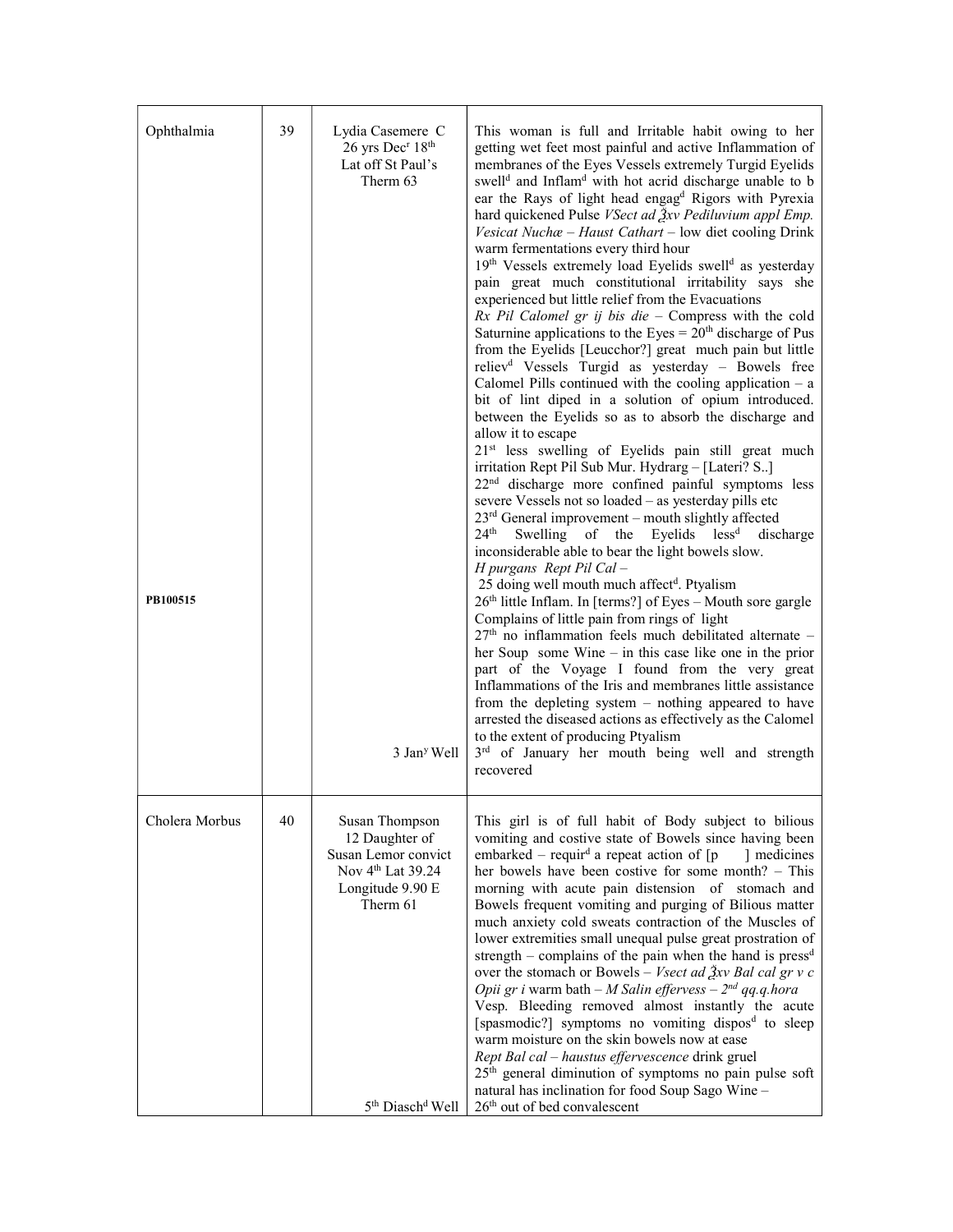| Catarrhus                          | 41 | Sarah Kell C<br>ag <sup>d</sup> 48 Dec <sup>r</sup> 27 <sup>th</sup><br>Lat 39.27 Ther 61<br>$1st$ Jan <sup>y</sup> Well | This woman is rather a delicate constitution disposed to<br>Pectoral affections - complains of cough pain of chest<br>head engag <sup>d</sup> - febrile heat of skin dry hot to the touch<br>quick <sup>d</sup> pulse loss of appetite sense of fullness and stuffing<br>of the nose eyes watery and inflamed - Bowels costive<br>had shivering last night followed by heat of skin says she<br>attributes it to damp linen $\&$ in this case the Pulse does<br>not call for the use of the lancet appl. Empl. Visicator<br>Sternum - haustus Sol Sulph. Magnesiæ Rx Potass<br>Nitratis 3j Mist. Diaphor 3viii Capt. Žij - 2.q.q.h.<br>28 <sup>th</sup> head less painful chest relieved bowels opened less<br>febrile heat skin moist discharge from mucus membranes<br>of the nose<br>29th Slight cough no pain of chest or febrile heat of the<br>skin discharge from nose - has inclination for food no<br>medicine - Soup - sago or gruel<br>$30th$ convales.                                                                                                                                                                                                  |
|------------------------------------|----|--------------------------------------------------------------------------------------------------------------------------|---------------------------------------------------------------------------------------------------------------------------------------------------------------------------------------------------------------------------------------------------------------------------------------------------------------------------------------------------------------------------------------------------------------------------------------------------------------------------------------------------------------------------------------------------------------------------------------------------------------------------------------------------------------------------------------------------------------------------------------------------------------------------------------------------------------------------------------------------------------------------------------------------------------------------------------------------------------------------------------------------------------------------------------------------------------------------------------------------------------------------------------------------------------------|
| Ophthalmia<br>Membrane<br>PB100516 | 42 | George Ransley<br>Free passenger<br>$17th$ Jan <sup>y</sup> Lat 41.30<br>Therm 60<br>10 disch <sup>d</sup> Well          | Complains of acute pain with active Inflammation of the<br>membranes of the Eyes the Palpebra swell discharging a<br>purulent matter - Intolerance of light quick hard pulse<br>Rigors with febrile heat – Vsect ad $\frac{3}{2}xy$ Haustus cathart –<br>Rx pil Cal gr ij bis die low diet confined to dark bed<br>place<br>2 <sup>nd</sup> experienced but little relief Globe of Eyes turgid Iris<br>much inflamed - discharge from Palpebræ great - much<br>irritability Rept pil<br>3rd discharge and swelling of Eyelids little reduced Rept.<br>Pil Calomel bis die $-$ a piece of lint to absorb the<br>discharge Introduced between the Eyelids<br>4 <sup>th</sup> much affect <sup>d</sup> - general amendment Vessels of Eyes<br>more unloaded inflammation generally reduced Rept. Pil<br>5 <sup>th</sup> slight Ptyalism swelling of Palpebræ reduc <sup>d</sup> can bear<br>light no irritation but little of globe of the Eye bowels<br>slow Mag, Sulph $\tilde{f}$ s<br>$6th$ doing well no medicine $7th$ doing well – this case has<br>terminated most favourably by the speed<br>by xxx<br>affecting the mouth - discharg <sup>d</sup> $110^{th}$ |
| Erysipelas                         | 43 | Jane McMaster<br>At. 23 Jan <sup>y</sup> 2 <sup>nd</sup><br>Lat 41 Therm 61                                              | This woman has been treated in hospital for bilious attack<br>is of full habit of body of a sedentary indolent disposition<br>- has an Erysipelas swelling over the [] muscle of the<br>right thigh – there is much diffused redness tension pain<br>with in ability to motion $-$ Pain rigors followed by<br>Pyrexia Thirst full quick hard pulse skin hot dry loss of<br>appetite head much engaged Stupor drowsiness etc -<br>exciting course sudden exposure to cold with costive<br>state of Bowels $-Rx$ Bol Jalap Calomel $-Sol$ Mag. Sulph<br>$\tilde{g}_{iv}$ [warm strips] cold acidulated<br>3 <sup>rd</sup> Bowels freely purg <sup>d</sup> swelling and redness of the thigh<br>reduced - constitutional symptoms lowered head less<br>engaged febrile heat thirst Rx Haust Salin c Nitras<br>Potass gr x 3 q.q.hora fomentations continued –                                                                                                                                                                                                                                                                                                          |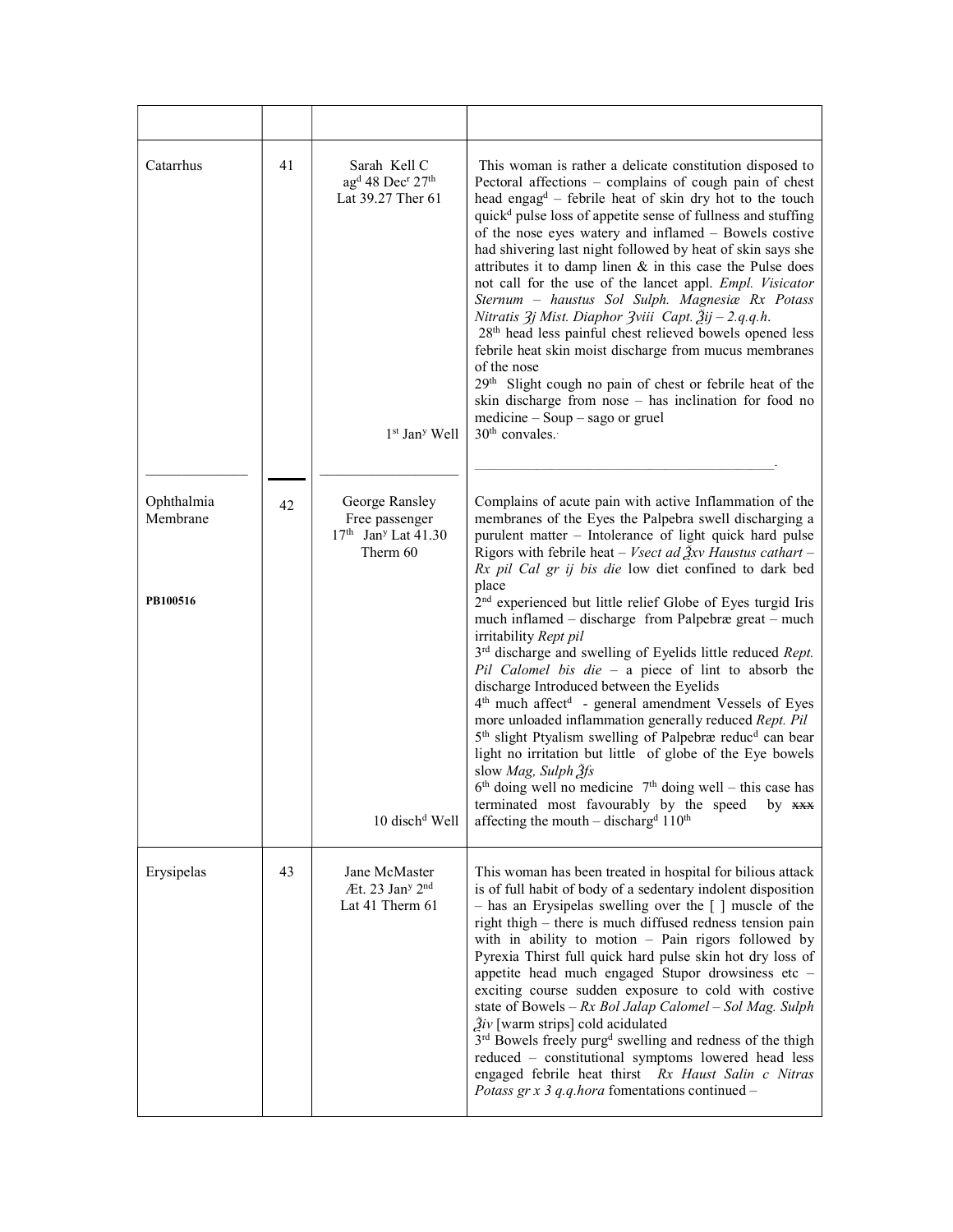|                     |    | Jany 7 <sup>th</sup> Disch <sup>d</sup> Well                                                                                         | 4 <sup>th</sup> abatement of swelling no pain slight febrile heat -<br>Bowels slow H.purgans<br>$5th$ no fever heat – has inclination for food – slight [dis--<br>mmation] of skin-swelling gone<br>7 <sup>th</sup> Disch <sup>d</sup>                                                                                                                                                                                                                                                                                                                                                                                                                                                                                                                                                                                                                                                                                                                                                              |
|---------------------|----|--------------------------------------------------------------------------------------------------------------------------------------|-----------------------------------------------------------------------------------------------------------------------------------------------------------------------------------------------------------------------------------------------------------------------------------------------------------------------------------------------------------------------------------------------------------------------------------------------------------------------------------------------------------------------------------------------------------------------------------------------------------------------------------------------------------------------------------------------------------------------------------------------------------------------------------------------------------------------------------------------------------------------------------------------------------------------------------------------------------------------------------------------------|
| Catarrhus           | 44 | Mary McKenzier C<br>Æt. $45$ Jan <sup>y <math>8th</math></sup><br>Therm 61<br>12 Dec <sup>r</sup> Well                               | This woman is of a sanguineous habit disposed to<br>Pneumonia attacks – owing to some exposure to wet –<br>complains of pain of Chest- dry frequent painful cough<br>quick pulse hot dry skin loss of appetite much febrile<br>action bowels costive - appl Empl. Vesicat. - Vsect ad<br>Žxii H- Sudoirfic 3.q.q.h Cooling acidulated drink<br>$9th$ generally relieved no pain of chest breathing easy -<br>Expectoraly - skin moist bowels free Rept. H. Sudorfic -<br>$10th$ appetite relieved no febrile heat – little soft cough –<br>some debility Soup little Wine $-12$ – free from cough<br>Disch <sup>d</sup>                                                                                                                                                                                                                                                                                                                                                                             |
| Catarrhus           | 45 | Eliz <sup>th</sup> Rix C<br>Æt. $18$ Jan <sup>y</sup> $8th$<br>in Lat Long E<br>Therm 61<br>13 <sup>th</sup> Disch <sup>d</sup> Well | This irritable subject to enteritis $\&$ cough has<br>considerable febrile heat white tongue loss of strength<br>and appetite hot dry surface - head engaged complains of<br>a dull pain of head sense of fullness of the nose - Eyes<br>watery cough with pain of Chest $-Rx$ Sol. Mag. Vitriolat<br>c fol Sennæ Živ - appl. Emp. Vesicat -st. Rx Bol antim gr<br>v h somni Pediluvium<br>9 <sup>th</sup> generally relieved skin moist discharge from the nose<br>- Expectorates no pain slight febrile heat. Cont. H Sal<br>10 convalescent<br>$12th$ Well disch <sup>d</sup>                                                                                                                                                                                                                                                                                                                                                                                                                    |
| PB100517<br>Synocha | 46 | Rebecca Hall C<br>Aged 30 Dec <sup>r</sup> 12 <sup>th</sup><br>Thermometer 60<br>Dec <sup>r</sup> 16 <sup>th</sup> Well              | This woman one of c cooks full habit owing to the<br>sudden changing of great heat and much expose of person<br>to wet - complains of lassitude anxiety febrile heat head<br>much engaged loaded Tongue hard quick full pulse<br>preceded by rigors Bowels for some days in a costive<br>state – Vsect ad $\frac{3}{2}$ xv – Bol Jalap. Scam N. – Haustus Sal<br>3tis q.q.h .cooling acidulated Drink [start?] antiphlogistic<br>Regime quietness<br>13 <sup>th</sup> experienced immediate relief from the lancet bowels<br>have been freely opened - Pyrexial symptoms generally<br>lessened – pulse not so hard - less oppression or anxiety<br>less pain of head $-$ Cont. H. S<br>$14th$ skin moist slight pain of head tongue cleaner – feels<br>general relief – Rept H. Sol<br>$15th$ a convalescent – Soup Wine in this case I found<br>bathing the head and extremities with Vinegar and Water<br>[extracting/extra long?] [<br>and agreeable to<br>the Patients feelings $-$ Drink $[$ ] |
| Atrophy             | 46 | Eliz <sup>th</sup> Disney<br>Æt 40 Dec <sup>r</sup> 14 <sup>th</sup><br>Lat S Lon E<br>Therm 61                                      | This woman in stating her case says for some days she<br>has found her strength to fail, observing her in muster<br>that she appears much emaciated $-$ she has no evident<br>disease or this infers a wasting of the body loss of                                                                                                                                                                                                                                                                                                                                                                                                                                                                                                                                                                                                                                                                                                                                                                  |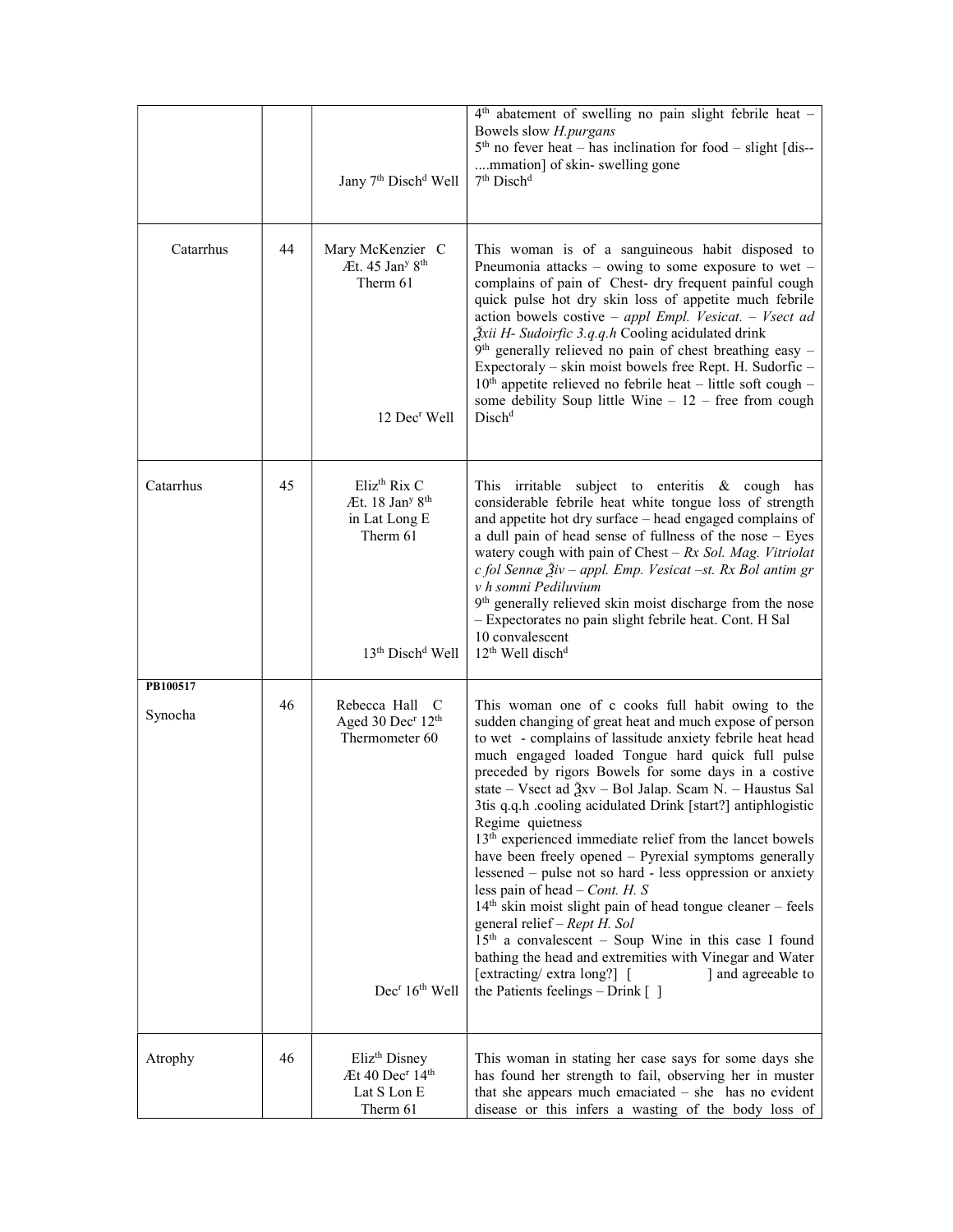|                        |    | Dec <sup>r</sup> 20 <sup>th</sup> Well                                                                | strength – and natural rest much to eat Her ship<br>Provisions = her Treatment has been the Decoction of<br>Bark- Wine -generous Soup of Presd Meats - owing to<br>change of diet and medicine an evident amendment in<br>some days follow <sup>d</sup> in health and appearance                                                                                                                                                                                                                                                                                                                                                                                                                                                                                                                                                                                                                                                                                                                                                                                                                                                                                                                                                                                                                                                                                                                                                                                                                                                                 |
|------------------------|----|-------------------------------------------------------------------------------------------------------|--------------------------------------------------------------------------------------------------------------------------------------------------------------------------------------------------------------------------------------------------------------------------------------------------------------------------------------------------------------------------------------------------------------------------------------------------------------------------------------------------------------------------------------------------------------------------------------------------------------------------------------------------------------------------------------------------------------------------------------------------------------------------------------------------------------------------------------------------------------------------------------------------------------------------------------------------------------------------------------------------------------------------------------------------------------------------------------------------------------------------------------------------------------------------------------------------------------------------------------------------------------------------------------------------------------------------------------------------------------------------------------------------------------------------------------------------------------------------------------------------------------------------------------------------|
| Ophthalmia<br>PB100518 | 47 | Elizabeth Jones C<br>Æt. 28 Decr 15 <sup>th</sup><br>Off Van Diemen's<br>Land<br>Ther. $60$           | Is of an extremely irritable habit – complains of acute<br>pain of globe of Eyes a sensation as if some extraneous<br>substance was irritating the Eyes there is<br>much<br>Turnifaction of the Eyelids Vessels of membranes Turgid<br>- [T] conjunctiva shows redness - discharge of acrid<br>Leus - pain laminating & nausea & febrile heat<br>occasional shivering - in minutely examining this case<br>observe the Iris much inflamed observing from former<br>case but little or no permanent relief from Bleeding - put<br>the Patient on low diet - Haust Cathart - Rx Submur<br>Hydrarg gr xx ft pil v Capt. 1 nocte mane - Eyes<br>fomented every 3 <sup>rd</sup> hour<br>$16th$ Bowels lax swelling of Eyelids increas <sup>d</sup> – discharge<br>increasd – Rept pil cal – Cap <sup>t</sup> fomentations<br>$17th$ [ ] of this [acrid?] state – does not feel so irritable<br>pain generally lessened mouth not affect <sup>d</sup> – Pills repeat <sup>d</sup><br>- With fomentations Eyelids kept open by a bit of lint to<br>allow the discharge to escape<br>18 <sup>th</sup> Symptoms less acute Mouth slightly sore discharge<br>now confined Rept Pil<br>20 <sup>th</sup> slight Ptyalism but little Inflammation [action?] can<br>open the Eyelids and bear the light<br>$21st$ much healthier? <i>pil omit<sup>d</sup></i> general amendment -<br>Vessels of Eyes very slightly engagd<br>$23rd$ Mouth sore gargle. This case has done well similar to<br>others with the Calomel was push <sup>d</sup> so as to affect the |
|                        |    | 1st Feb <sup>y</sup> Dis <sup>d</sup> Well                                                            | System - found but little gain from Purging or lancet -<br>she rapidly recovered mouth being well was at the end of<br>the month discharged                                                                                                                                                                                                                                                                                                                                                                                                                                                                                                                                                                                                                                                                                                                                                                                                                                                                                                                                                                                                                                                                                                                                                                                                                                                                                                                                                                                                      |
| Vulnus                 | 48 | Sarah Brodwick<br>Æt 30 18 <sup>th</sup> Jan <sup>y</sup><br>Off Hobart Town<br>V.D. Land<br>Therm 62 | Rather of a sanguineous habit owing to hr accidently<br>going too near the Butcher while in the act of cutting up<br>meat received a wound by the hatchet over the frontal<br>and orbital bone of the left eye denuding the bone and<br>dividing the integuments two inches in length -<br>considerable Haemorrhage with unpleasant symptoms<br>follow <sup>d</sup> the blow she remained in a state of stupor for<br>some minutes - had nausea vomiting complains of much<br>pain of fore part of the head – Dres <sup>d</sup> wound with adhesive<br>straps supported with Bandage - bled to the extent of 18<br>oz Confind her to hospital low diet much quietness<br>19 <sup>th</sup> complains of sense of tightness with pain of head no<br>swelling of integuments - $Rx$ Sol Mag Sulphate $\tilde{Z}$ iv cool<br>acidulated drink<br>20 <sup>th</sup> tended the dressing wound nearly treated no<br>unpleasant symptoms<br>1 <sup>st</sup> doing well no pain Wound nearly heal <sup>d</sup><br>$22nd$ wound dress <sup>d</sup> – nearly heal <sup>d</sup> – disch <sup>d</sup> to the factory<br>with the rest of the prisoners $-$ requiring no more<br>dressings.                                                                                                                                                                                                                                                                                                                                                                    |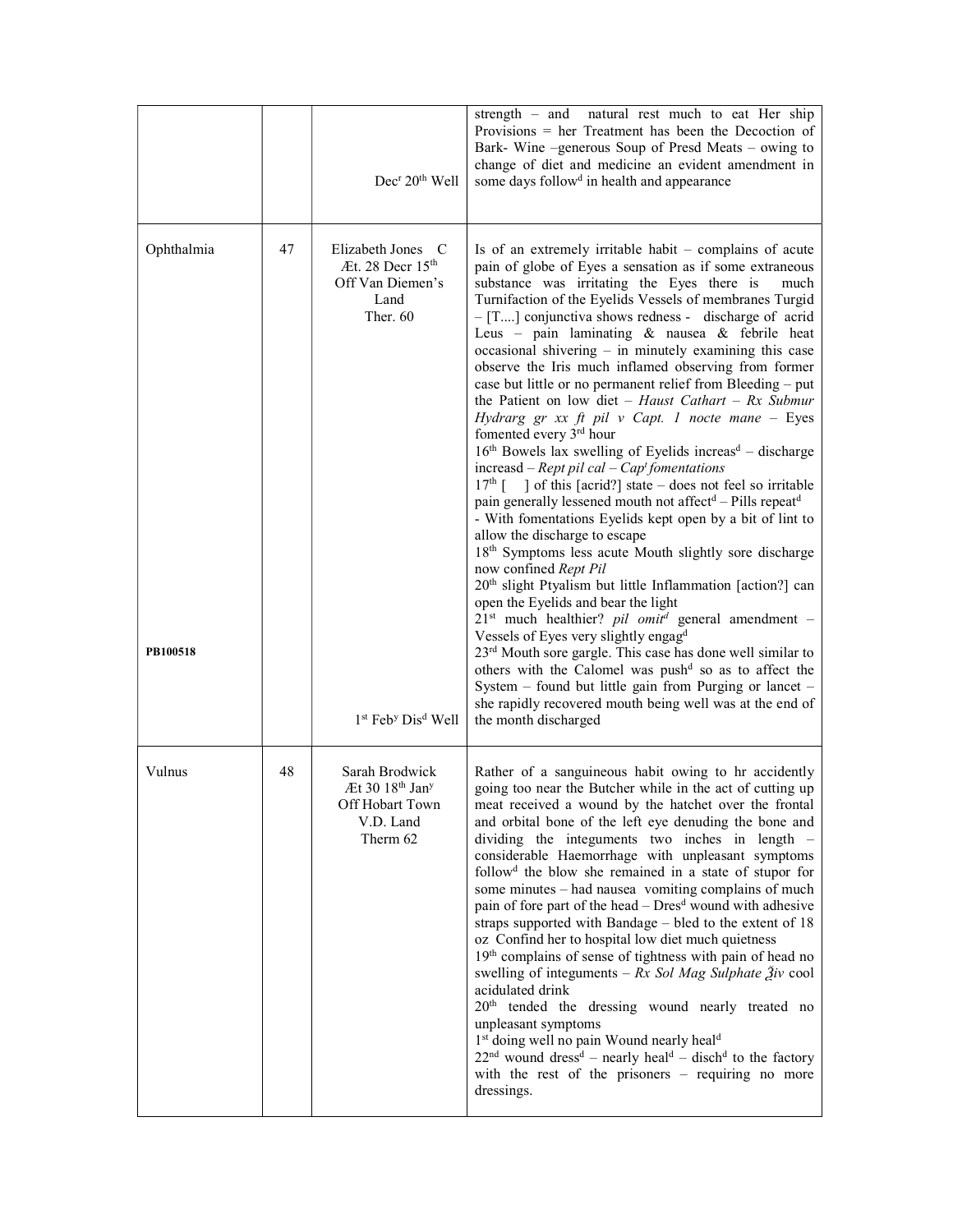| Contusions from<br>fall from a horse | 49 | Mr Thomas Brown<br>Æt. 44 .A., Commiss.<br>Off Hobart Town<br>Jan <sup>y</sup> $22nd$ Therm 62<br>$Jany 26th$ Well $26th$ Well | This gentleman was riding on shore yesterday when he<br>fell from his horse– and received some severe contusions<br>of the back part of the head back and loins says he was<br>[stunnd?] for some moments after the accident had<br>nausea with vomiting $-$ he complains of much heaviness<br>with pain and a sense of fullness of the head his loins are<br>painful to the touch $-$ has hot dry skin accelerated hard<br>full pulse – loss of appetite Eyes turgid – <i>VSectio ad</i> $\beta xx$<br>- Rx Cathart .Haust. Rx Mist. Salin feb 3ij 3tis q.q.hora<br>low diet<br>$23rd$ relieve by the loss of blood – but little febrile heat<br>head less engaged – bowels free – Rept. $M$ sol feb.<br>24 <sup>th</sup> doing well no pain of head out of bed |
|--------------------------------------|----|--------------------------------------------------------------------------------------------------------------------------------|------------------------------------------------------------------------------------------------------------------------------------------------------------------------------------------------------------------------------------------------------------------------------------------------------------------------------------------------------------------------------------------------------------------------------------------------------------------------------------------------------------------------------------------------------------------------------------------------------------------------------------------------------------------------------------------------------------------------------------------------------------------|
|--------------------------------------|----|--------------------------------------------------------------------------------------------------------------------------------|------------------------------------------------------------------------------------------------------------------------------------------------------------------------------------------------------------------------------------------------------------------------------------------------------------------------------------------------------------------------------------------------------------------------------------------------------------------------------------------------------------------------------------------------------------------------------------------------------------------------------------------------------------------------------------------------------------------------------------------------------------------|

### A Nosological Synopsis of the Sick Book kept during the Period of this Journal, in conformity with the 30<sup>th</sup> Article of the Surgeons' Instructions.

|                                           | <b>Numbers</b>                |                       |                         |               |                                  |                 |                                                         |
|-------------------------------------------|-------------------------------|-----------------------|-------------------------|---------------|----------------------------------|-----------------|---------------------------------------------------------|
| <b>Diseases</b><br>Nosologically arranged | Put on<br><b>Sick</b><br>List | Discharged to<br>Duty | Sent to the<br>Hospital | Died on board | Invalided                        | Remaining       | Nos. of such Cases<br>as are detailed in<br>the Journal |
| Synocha                                   | 6                             | 6                     |                         |               |                                  |                 | 3.11.14<br>.23.31.<br>45.                               |
| Hepatitis                                 |                               | $\overline{2}$        |                         |               |                                  |                 | 4.15                                                    |
| Rheumatismus                              | 1                             | $\mathbf{1}$          |                         |               |                                  |                 | 24                                                      |
| Pneumonia                                 | $\overline{3}$                | $\overline{3}$        |                         |               |                                  |                 | 6.21.27                                                 |
| Enteritis                                 | 1                             | $\mathbf{1}$          |                         |               |                                  |                 | 1                                                       |
| Ophthalmia                                | 5                             | $\overline{5}$        |                         |               |                                  |                 | 16.39.4<br>1.42.47                                      |
| Pleuritis                                 | 1                             | 1                     |                         |               |                                  |                 | 38                                                      |
| Erysepilis                                | 1                             | 1                     |                         |               |                                  |                 | 43                                                      |
| Hæmoptysis                                | $\mathbf{1}$                  | $\mathbf{1}$          |                         |               |                                  |                 | $\overline{2}$                                          |
| Menorraghia                               | 1                             | $\mathbf{1}$          |                         |               |                                  |                 | 23                                                      |
| Dysenteria                                | 5                             | $\overline{4}$        |                         | $\mathbf{1}$  | Infant<br>of 10<br>months<br>old |                 | 8,13,22<br>34,36                                        |
| Catarrhus                                 | 6                             | 6                     |                         |               |                                  |                 | 25.29.<br>37.41.<br>44.45                               |
| Cholera Morbus                            | 3                             | $\overline{3}$        |                         |               |                                  |                 | 7.20.40                                                 |
| Atrophia                                  | $\overline{3}$                | $\overline{2}$        |                         |               | Infant                           | of 12<br>months | 5.10.46                                                 |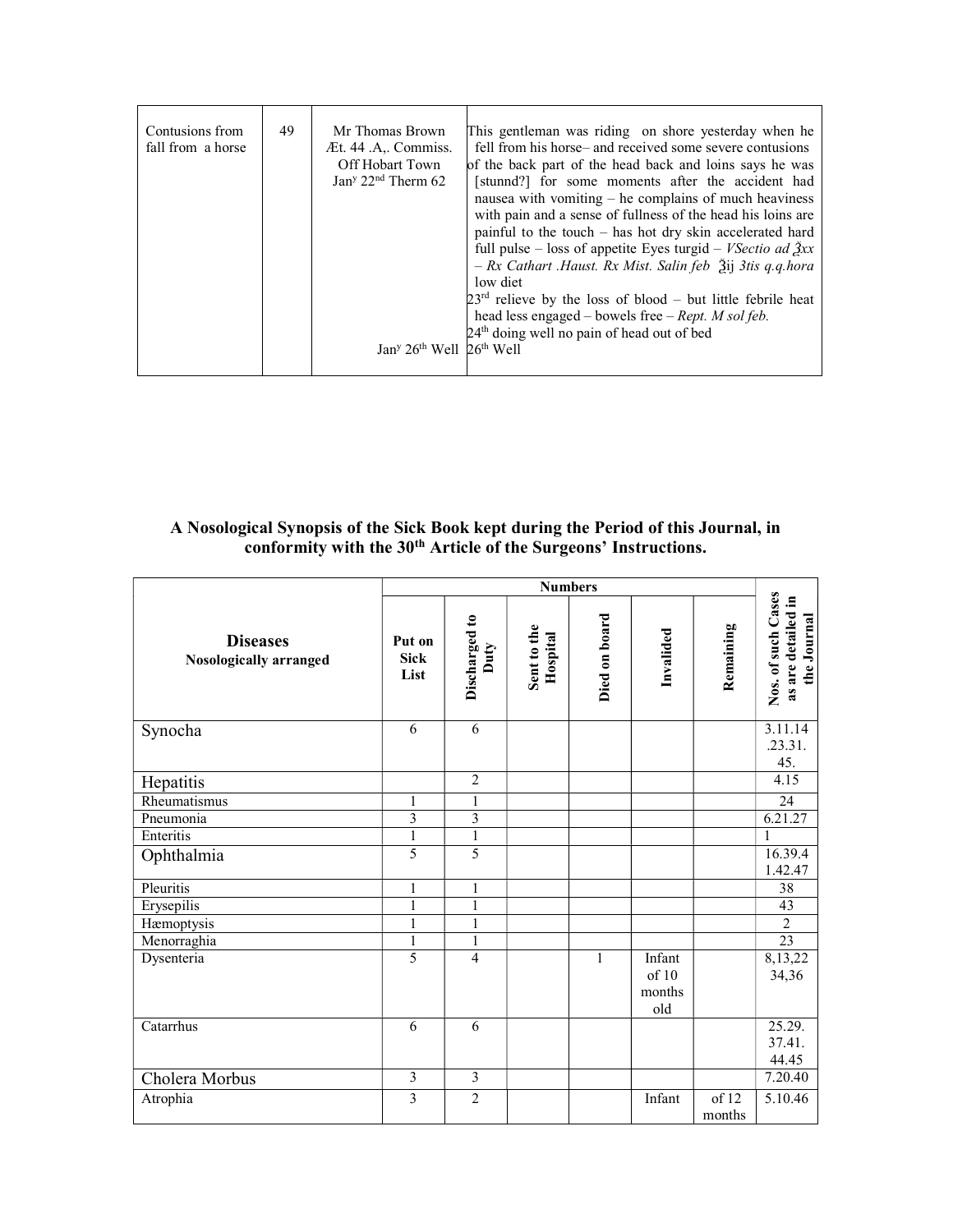| Syphilis         |   |                |  |  | 35    |
|------------------|---|----------------|--|--|-------|
| Obstipatio       |   |                |  |  | 9     |
| Prolapsus Uterus |   |                |  |  | 17    |
| Vulnus           |   |                |  |  | 48    |
| Ulcus            | 2 | $\overline{2}$ |  |  | 13.12 |
| Fractura         |   |                |  |  |       |
| Abscessi         | 3 | 3              |  |  | 19.22 |
|                  |   |                |  |  | .30   |
| Contusio         | 1 |                |  |  | 49    |
| Parturition      |   |                |  |  | 33    |
|                  |   |                |  |  |       |
|                  |   |                |  |  |       |
|                  |   |                |  |  |       |
|                  |   |                |  |  |       |

#### GENERAL REMARKS

 During the months of August and September while fitting out at Woolwich and receiving on Board the female convicts free women and children the prevalent winds were N.W. The Thermometer averaged 68 and 70 at noon. The Principal cases confined to hospital one of Enteritis and one of Hæmoptysis – a few from constipation of the bowels with slight fever owing to the change produced from full diet – as we cleared the channel advanced on the Voyage entered the Tropics – observed the Ther<sup>r</sup> to rise rapidly to  $82$  to  $84$  – weather fine with occasionally shows of rain – The ship being excessively crowded having embarked 100 female convicts – 87 free women passengers and children independent of ship's officers and crew. I believe this greatest to the Tonnage of the Ship ever brought from England to the Colony of New South Wales – or Van Diemen's Land, added much to the increased temperature - caused some cases of inflammatory fever to break out – shortly after we passed the Tropics - it yielded generally in a few days to the immediate free and active use of the lancet Repeated Purgatives Saline Diaphoretics – cold and acidulated drinks with low regimen and fee ventilation.

 Two infant children died on Passage – one labouring under diseased Mesenteric glands – the other atrophy on coming on board – had some cases of cholera which done well from the lancet warm baths large doses of calomel combined with opium as we advanced to the Southern latitudes experienced a few cases of pneumonia & catarrh - Ophthalmia of a purulent kind accompanied with excessive inflammation pain and irritability – found the evacuating plan of bleeding  $&$  very secondary – Those of quick recovery were from the effects of calomel so as to produce Ptyalism – when secretions less<sup>d</sup> with the inflammation among so many women & children- had a number of cases of Debility some constitutional others from the inability to eat their provisions by attention in preparing nourishing Soups a proportion of Wine a renovation of strength soon followed – I experienced much good from the daily general personal examination of the women and children particularly the latter. It enabled me to detect and arrest disease in the early stages – allowing them as much time on deck compatible with the service as possible- regularity of meals – having the hospital and prison and all parts of the ship kept extremely clean and well ventilated – I may attribute my being able to land them in general good health.

Will Clifford Surgeon & Superintendent